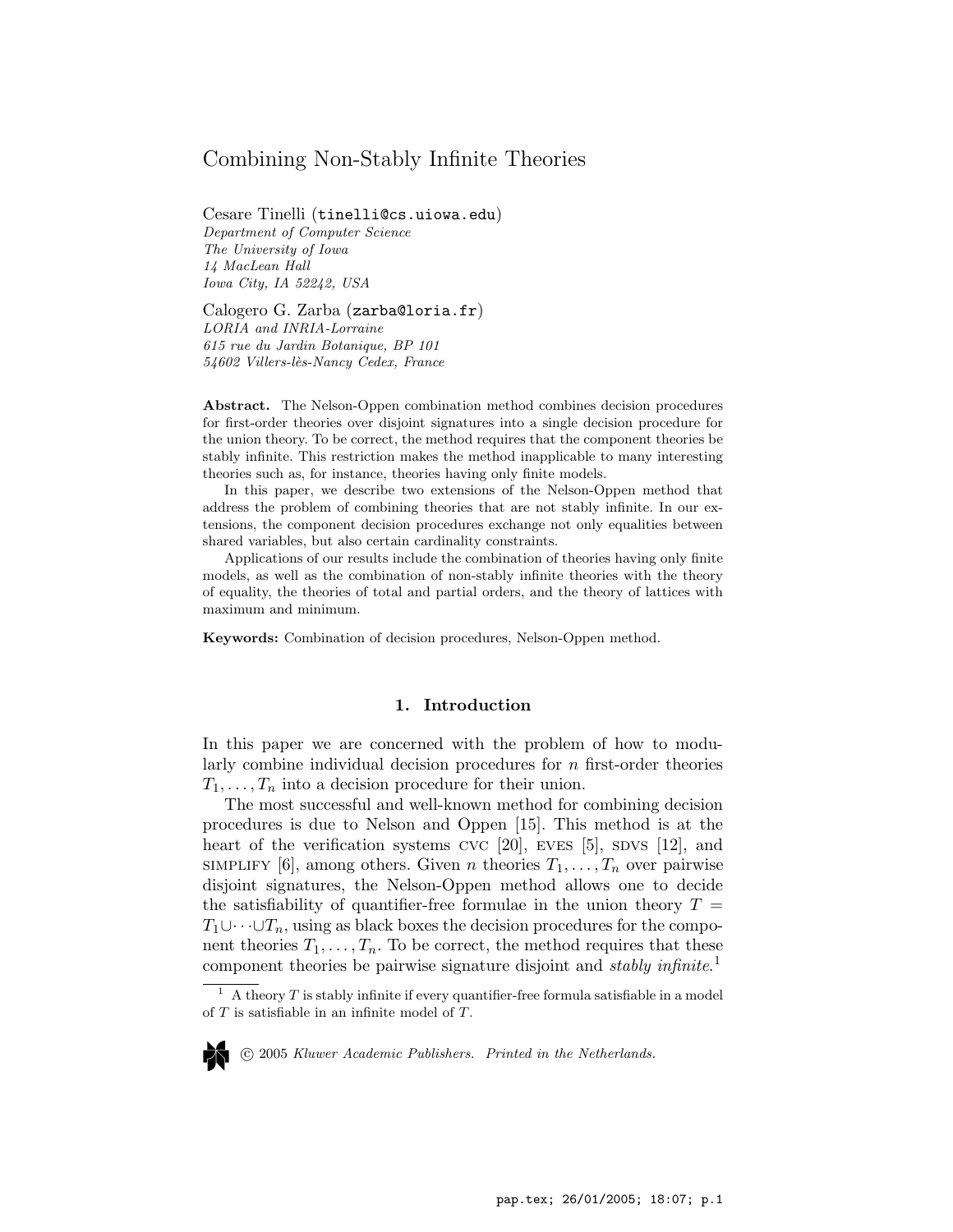The problem of combining signature disjoint theories has been addressed by Ghilardi [10], Tinelli [21], Tinelli and Ringeissen [23], and Zarba [28]. Here we present two extensions of the method that address the problem of combining theories that are not stably infinite. This is an important research problem at the theoretical level because it allows us to better understand the foundations of combination problems, and to prove more decidability results by combination techniques. But it is also interesting at a practical level because (i) proving that a given theory is stably infinite is not always easy, and (ii) many interesting theories, such as those admitting only finite models, are not stably infinite.

In the original Nelson-Oppen method, the component decision procedures are required to deduce equalities over the shared variables. In our extensions, the component decision procedures are also required to compute certain cardinality constraints. More in detail, when combining a theory  $T$ , the decision procedure for  $T$  is also required to compute the function *mincard*<sub>T</sub>. This function takes as input a T-satisfiable conjunction  $\Gamma$  of literals, and returns the minimal cardinality k of any finite model of T that satisfies  $\Gamma$ .

In our first extension, we combine  $n$  signature-disjoint theories  $T_1, \ldots, T_n$  that have a computable function *mincard*. We assume that all theories are stably *finite* (see later) and that one of them,  $T_1$  say, has only finite models. Note that  $T_1$  is not stably infinite, and therefore the original Nelson-Oppen method does not apply in this case.

Our first extension requires frequent computations of the function mincard. As we will see later, this function can be expensive to compute. To address this problem, we show a special case in which the number of calls to *mincard* can be drastically reduced. That happens whenever  $T_1$  has only models of a fixed (and known) finite cardinality.

In our **second extension**, we combine *n* theories  $T_1, \ldots, T_n$  such that  $T_1$  is arbitrary, and  $T_2, \ldots, T_n$  are *shiny*. We show that in this case it is enough to call *mincard* only  $n-1$  times, once for each shiny theory  $T_i$ , with  $i > 1$ .

A shiny theory  $T$  is a theory with a computable *mincard* and such that (i) every T-satisfiable quantifier-free formula is satisfiable in a finite model of  $T$ , and (ii) every quantifier-free formula satifiable in a T-model of finite cardinality  $k$  is satisfiable in a T-model of cardinality  $k'$ , for all  $k' > k$ . Examples of shiny theories include the theory of equality, the theory of partial orders, the theory of total orders, and the theory of lattices with maximum and minimum elements.

Shininess is a stronger property than stable infiniteness. Thus, the significance of our second extension is that, for instance, when we combine  $n = 2$  theories, we can completely forego the stable infiniteness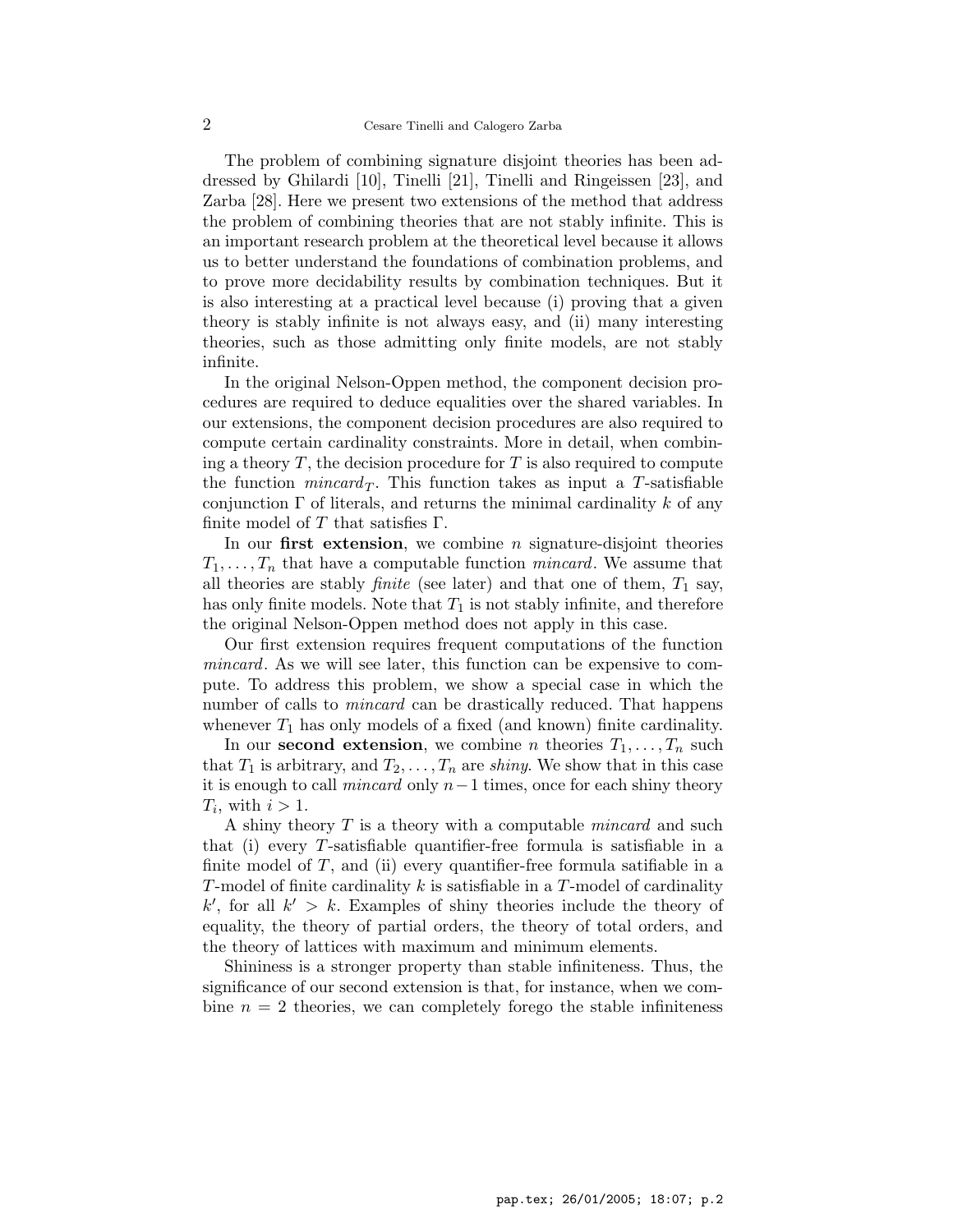requirement on one component theory if we can assume more (that is, shininess) about the other theory.

The shininess of the theory of equality leads to the following result, independently discovered also by Ganzinger [7]: if it is possible to decide the satisfiability in a  $\Sigma$ -theory T of quantifier-free  $\Sigma$ -formulae, then it is also possible to decide the satisfiability in  $T$  of quantifier-free formulae over any arbitrary signature  $\Omega \supseteq \Sigma$ .

## 1.1. Related work

The first description of the Nelson-Oppen method was published in a seminal paper by Nelson and Oppen [15]. This paper did not contain the stable infiniteness requirement. That notion was introduced later [14, 16] to correct a subtle problem in the original proof of correctness. Examples showing that stable infiniteness is indeed necessary for the method's correctness were given in [22] and [1]. The latter paper also shows that, while an equational theory need not be stably infinite, it is enough to add a *non-triviality* axioms  $(\forall x)(\forall y)(x \not\approx y)$  to it to obtain a stably infinite theory. This result was later generalized first to Horn theories in [23] and then to convex theories in general in [2].

A model theoretic account on the significance of stable infiniteness for combination methods a  $l\hat{a}$  Nelson and Oppen can be found in [23]. In brief, and roughly speaking, the idea is that stable infiniteness is a sufficient condition for guaranteeing that all component theories in a combination have models of the same size. This intuition goes back to [19, 22] and was used in [1] (and later papers by the same authors) to prove the correctness of a combination method for the word problem in equational theories—with countable signatures.

In that work as well the correctness of the given combination method hinges on the existence of certain models of the same size for each component theories. There however the existence of these models is not provided by a stable infiniteness assumption on the theories but simply by a non-triviality assumption.<sup>2</sup> The reason this is enough in  $[1]$  is that the word problem for a non-trivial equational theory can be reduced to the word problem in the theory's free model with a countably infinite set of generators. And this model is countably infinite whenever the signature of the theory is countable.

The present paper has also connections with previous work by Zarba on the combination of integers with data structures such as lists [25], sets [27], and multisets [26]. In particular, in order to relax the stably infiniteness requirement, Zarba used a mincard function for the case

<sup>2</sup> A theory is non-trivial if it admits models of cardinality greater than one.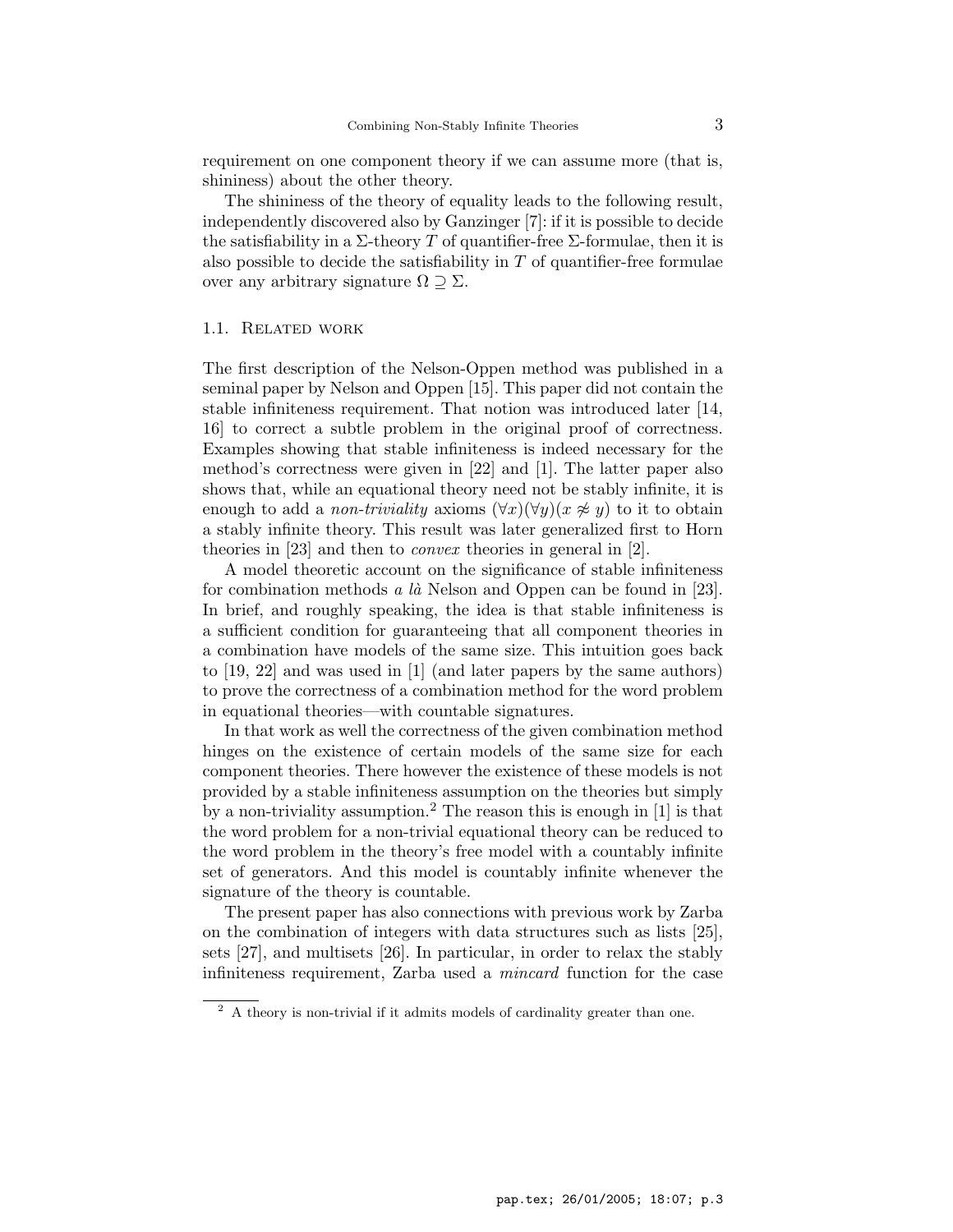of lists and sets, whereas an ad hoc reduction to linear arithmetic was used for the case of multisets.

The work described in the present paper, which extends and revises results initially described in [24], is the first that focuses on relaxing the stable-infiniteness requirement in the general setting of the Nelson-Oppen method.

## 1.2. Organization of the paper

The paper is organized as follows. In Section 2 we introduce some preliminary notions that will be used in what follows. In Section 3 we describe a preprocessing phase that is common to both of our combination methods. In Section 4 we describe and prove correct our first combination method, which combines one or more stably finite theories with one having only finite models. In Section 5 we describe and prove correct our second method, which combines one or more shiny theories with an arbitrary one. In Section 6 we provide several applications of our methods. In Section 7 we conclude with directions for further research. Finally, in Appendix A we prove a technical theorem that is at the base of the correctness of our methods.

## 2. Preliminaries

The results in this paper are in the context of first-order logic with equality. We describe our version of the logic in the following.

## 2.1. Syntax

A *signature* is a countable set  $\Sigma = \Sigma^C \cup \Sigma^F \cup \Sigma^P$  where  $\Sigma^C$  is a set of constant symbols,  $\Sigma^{\mathrm{F}}$  is a set of function symbols, and  $\Sigma^{\mathrm{P}}$  is a set of predicate symbols.

A  $\Sigma\text{-}atom$  is an expression of the form  $P(t_1,\ldots,t_n)$ , where  $P \in \Sigma^P$ and  $t_1, \ldots, t_n$  are  $\Sigma$ -terms, or an expression of the form  $s \approx t$ , where  $\approx$  is the equality logical symbol and s, t are  $\Sigma$ -terms, or one of the symbols true, false.  $\Sigma$ -formulae are constructed by applying in the standard way the connectives  $\neg$ ,  $\wedge$ ,  $\vee$ ,  $\rightarrow$  and the quantifiers  $\forall$ ,  $\exists$  to  $\Sigma$ -atoms.  $\Sigma$ -literals are  $\Sigma$ -atoms or their negations.  $\Sigma$ -sentences are  $\Sigma$ -formulae with no free variables.

If  $\varphi$  is a term or a formula,  $vars(\varphi)$  denotes the set of variables occurring free in  $\varphi$ . Similarly, if  $\Phi$  is a set of terms or a set of formulae,  $vars(\Phi)$  denotes the set of variables occurring free in  $\Phi$ .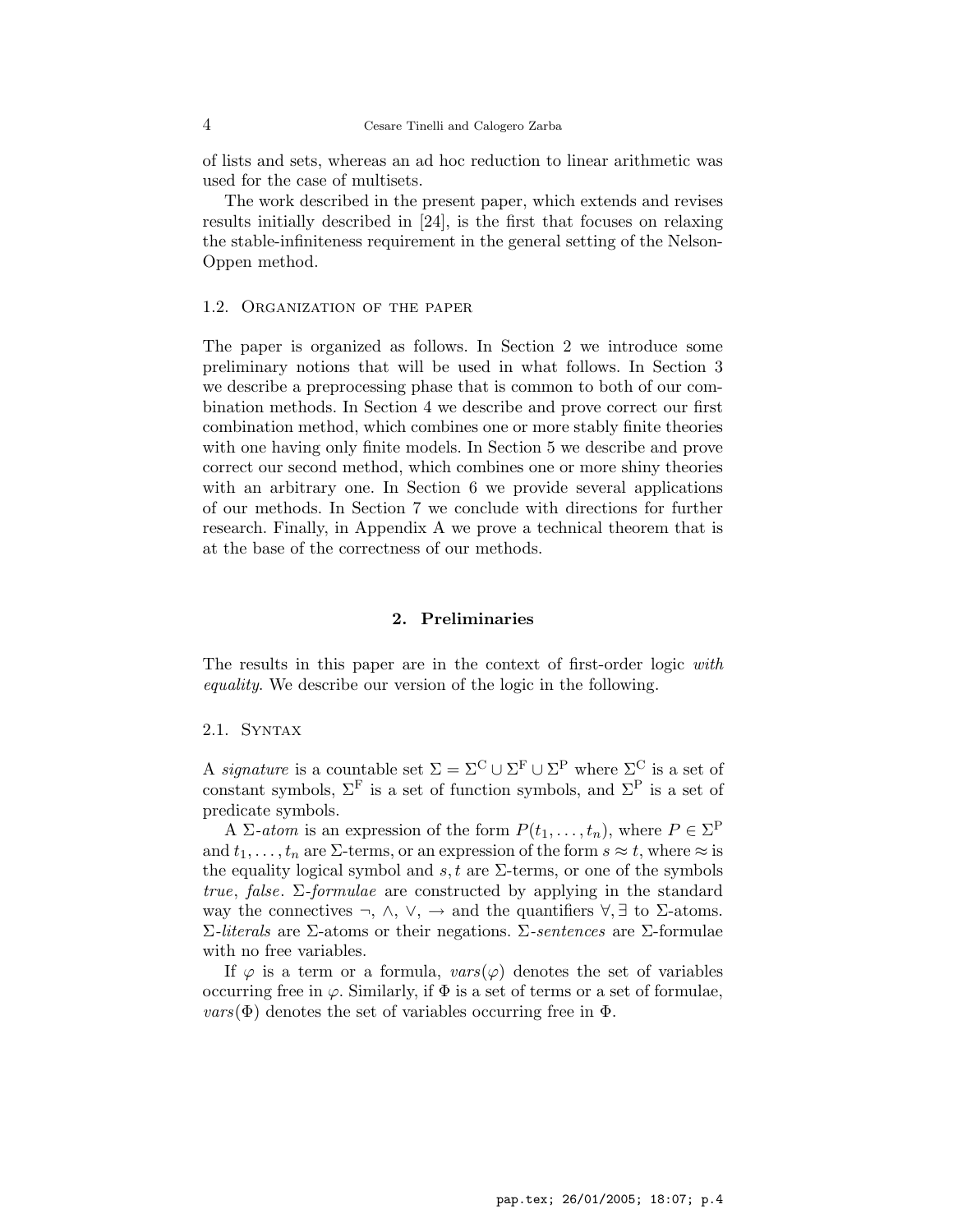We identify a conjunction of formulae  $\varphi_1 \wedge \cdots \wedge \varphi_n$  with the set  $\{\varphi_1,\ldots,\varphi_n\}.$  In addition, we abbreviate literals of the form  $\neg(s \approx t)$ with  $s \not\approx t$ .

For every integer  $n > 0$ , we denote with  $\delta_n$  a cardinality constraint that says that there must be at least  $n$  elements. More precisely, we use the notation  $\Gamma \cup \delta_n$ , for every conjunction  $\Gamma$  of literals, to denote a conjunction of literals obtained by using the following process:

- 1. generate *n* fresh variables  $w_1, \ldots, w_n$  not occurring in Γ;
- 2. let  $\delta_n = \{w_i \not\approx w_j \mid 1 \leq i < j \leq n\}.$

## 2.2. Semantics

DEFINITION 1. Let  $\Sigma$  be a signature. A  $\Sigma$ -INTERPRETATION  $\mathcal A$  with  $domain A over a set of variables V is a map which interprets:\n\n $\begin{bmatrix}\na & b & c \\
c & d & e\n\end{bmatrix}$$ 

- $-$  each variable x as an element  $x^{\mathcal{A}} \in A$ ;
- $-$  each constant  $c \in \Sigma^C$  as an element  $c^{\mathcal{A}} \in A$ ;
- $-$  each function symbol  $f \in \Sigma^{\mathrm{F}}$  of arity n as a function  $f^{\mathcal{A}}: A^{n}$  → A;
- − each predicate symbol  $P \in \Sigma^{\mathcal{P}}$  of arity n as a subset  $P^{\mathcal{A}}$  of  $A^{n}$ .

Unless otherwise specified, we use the convention that calligraphic letters  $\mathcal{A}, \mathcal{B}, \ldots$  denote interpretations, and that the corresponding Roman letters  $A, B, \ldots$  denote the domains of the interpretations.

Let A be a  $\Sigma$ -interpretation over a set of variables V. For a  $\Sigma$ -term t over V, we denote with  $t^{\mathcal{A}}$  the evaluation of t under the interpretation A. Likewise, for a  $\Sigma$ -formula  $\varphi$  over V, we denote with  $\varphi^{\mathcal{A}}$  the truthvalue of  $\varphi$  under the interpretation A. If T is a set of  $\Sigma$ -terms over V, we denote with  $T^{\mathcal{A}}$  the set  $\{t^{\mathcal{A}} \mid t \in T\}.$ 

A formula  $\varphi$  is *satisfied* by an interpretation A if it evaluates to true under A. If  $\varphi$  is satisfied by A, we say that A is a *model* of  $\varphi$ . A formula  $\varphi$  over a set V of variables is:

- *valid*, if it is satisfied by all interpretations over  $V$ ;
- satisfiable, if it is satisfied by some interpretation over  $V$ ;
- *unsatisfiable*, if it is not satisfiable.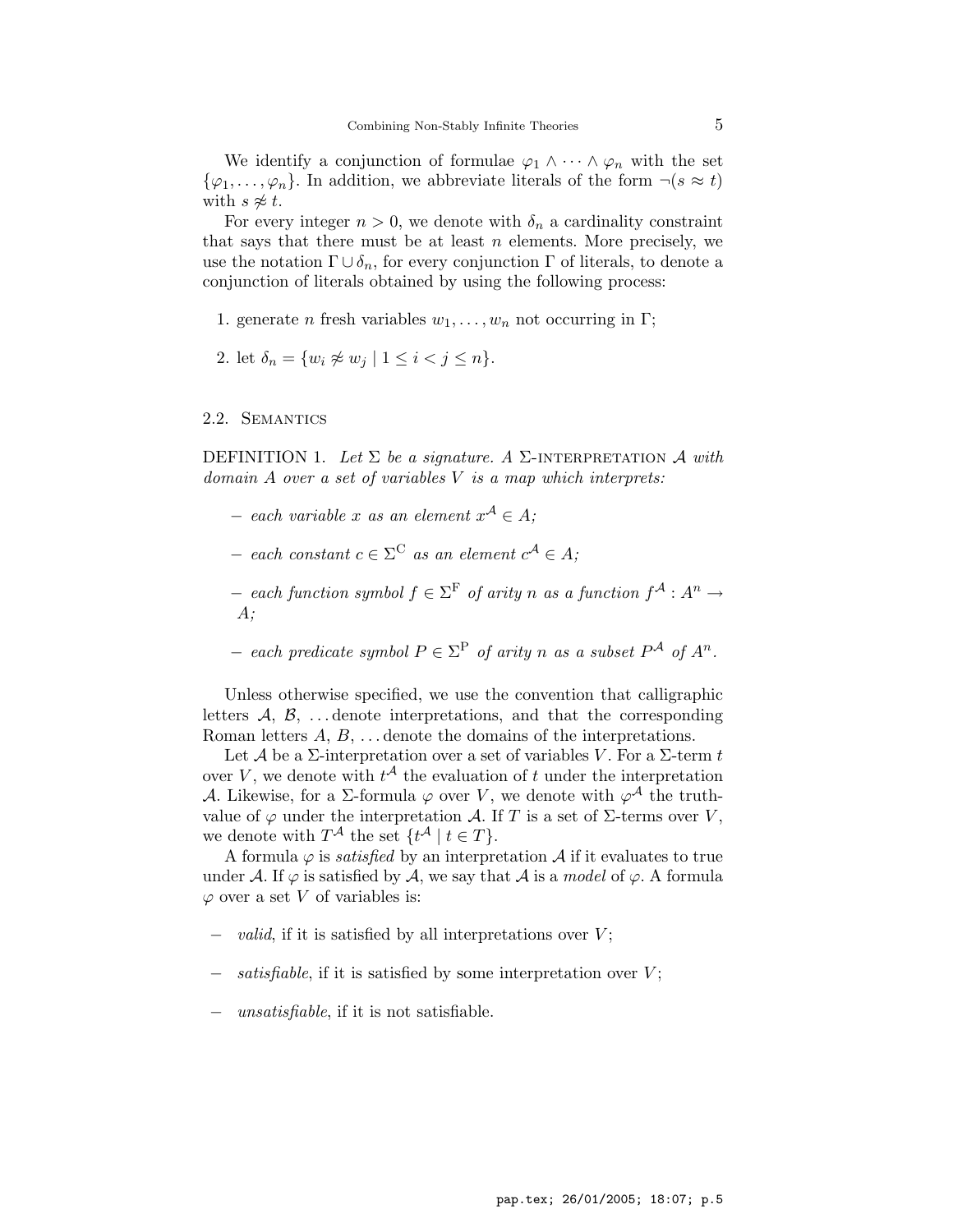The notion of validity, satisfiability, and unsatisfiability naturally extend to sets of formulae.

## 2.3. Theories

If  $\Sigma$  is a signature, a  $\Sigma$ -theory is any set of  $\Sigma$ -sentences. Given a  $\Sigma$ theory T, a T-model is a  $\Sigma$ -interpretation that satisfies all sentences in T. A formula  $\varphi$  over a set V of variables is:

- $-$  T-valid, if it is satisfied by all T-models over V;
- $T$ -satisfiable, if it is satisfied by some  $T$ -model over  $V$ ;
- − T-unsatisfiable, if it is not T-satisfiable.

The notion of T-validity, T-satisfiability, and T-unsatisfiability naturally extend to sets of formulae.

A theory T is *axiomatized* by a set S of sentences if S and T are logically equivalent, that is, if  $S$  and  $T$  have the same set of models.

Given a  $\Sigma$ -theory T and a set L of formulae, the *satisfiability problem* of T with respect to L is the problem of deciding, for each formula  $\varphi$ in L, whether or not  $\varphi$  is T-satisfiable. When we do not specify L, it is implicitly assumed that L is the set of all  $\Sigma$ -formulae. However, when we say "quantifier-free satisfiability problem", without specifying L, then we implicitly assume that  $L$  is the set of all quantifier-free Σ-formulae.

In this paper, we will use the usual notion of stable infiniteness for a theory, together with its "dual" one, which we call stable finiteness.

DEFINITION 2.  $A \Sigma$ -theory T is stably infinite (respectively, STA-BLY FINITE) if every quantifier-free  $\Sigma$ -formula  $\varphi$  is T-satisfiable if and only if it is satisfied by a  $T$ -interpretation  $A$  whose domain  $A$  is infinite (respectively, finite).

Examples of stably infinite theories include the theory of equality, the theory of integer arithmetic, the theory of rational arithmetic, the theory of acyclic lists, and the theory of arrays. (Note that since we regard  $\approx$  as a logical symbol, for us the theory of equality and the empty theory are the same theory.)

Examples of stably finite theories include the theory of equality, all theories having only finite models, and all theories axiomatized by formulae in the Bernays-Schönfinkel-Ramsey class [3, 18].

A theory can be both stably finite and stably infinite. We will show that in Section 6 for a number of theories.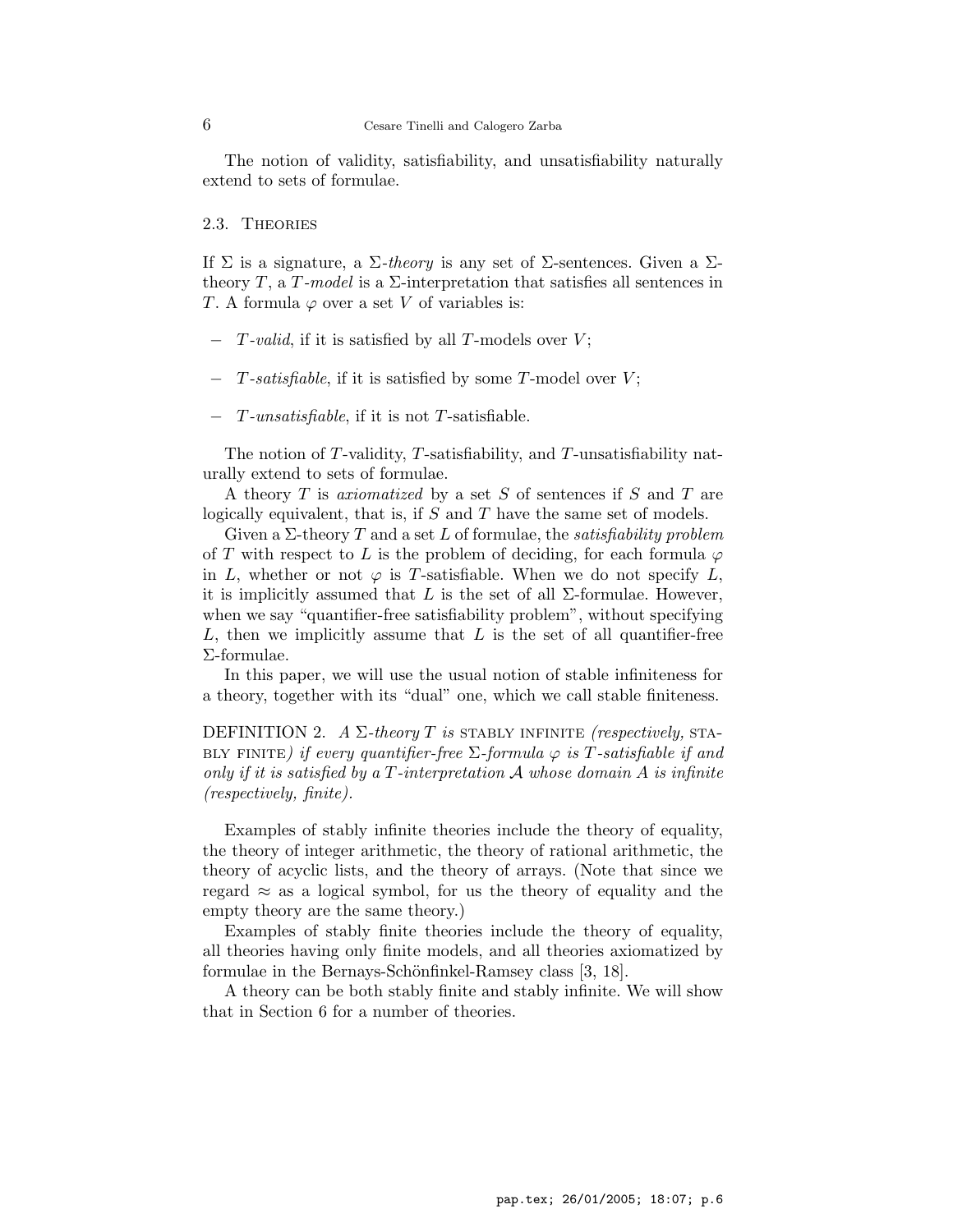DEFINITION 3. A  $\Sigma$ -theory T is SMOOTH if for every quantifier-free  $\Sigma$ -formula  $\varphi$ , for every T-model A satisfying  $\varphi$ , and for every cardinal number  $\kappa > |A|$  there exists a T-model B satisfying  $\varphi$  such that  $|B| = \kappa$ .

The following proposition is a direct consequence of Definition 3.

PROPOSITION 4. Every smooth theory is stably infinite.

The next proposition is useful when proving that a theory is smooth.

PROPOSITION 5. Let T be a  $\Sigma$ -theory. Then the following are equivalent:

- 1. T is smooth;
- 2. for every quantifier-free  $\Sigma$ -formula  $\varphi$  and for every finite T-model A of  $\varphi$  there exists a T-model B of  $\varphi$  such that  $|B| = |A| + 1$ . *Proof.*  $(1 \Rightarrow 2)$ . Trivial.

 $(2 \Rightarrow 1)$ . Let  $\varphi$  be a quantifier-free formula, and let A be a model of  $\varphi$ .

By induction on |A|, one can see that if A is finite then  $\varphi$  has a model of any finite cardinality  $\kappa > |A|$ . By compactness,  $\varphi$  has a countably infinite model, and by the Upward Löwenheim-Skolem Theorem,  $\varphi$  has also a model of any infinite cardinality  $\kappa$ .

If instead  $A$  is infinite then, by the upward Löwenheim-Skolem Theorem again, it follows that  $\varphi$  has a model of any (infinite) cardinality  $\kappa > |A|.$ 

Given a Σ-theory T and a T-satisfiable set Γ of Σ-literals, we denote with  $mincard_T(\Gamma)$  the smallest cardinality of a T-model satisfying  $\Gamma$ . When  $T$  is the theory of equality, we abbreviate mincard  $T$  with mincard (without any subscript).

Note that if  $T$  is a stably finite theory then, for every  $T$ -satisfiable set of literals Γ,  $mincard_T(\Gamma)$  is an integer.

DEFINITION 6. A  $\Sigma$ -theory T is SHINY if:

- $-$  T is smooth;
- $T$  is stably finite;
- $−$  mincard<sub>T</sub> is computable.

Examples of shiny theories include the theory of equality, the theory of partial orders, the theory of total orders, and the theory of lattices with maximum and minimum elements.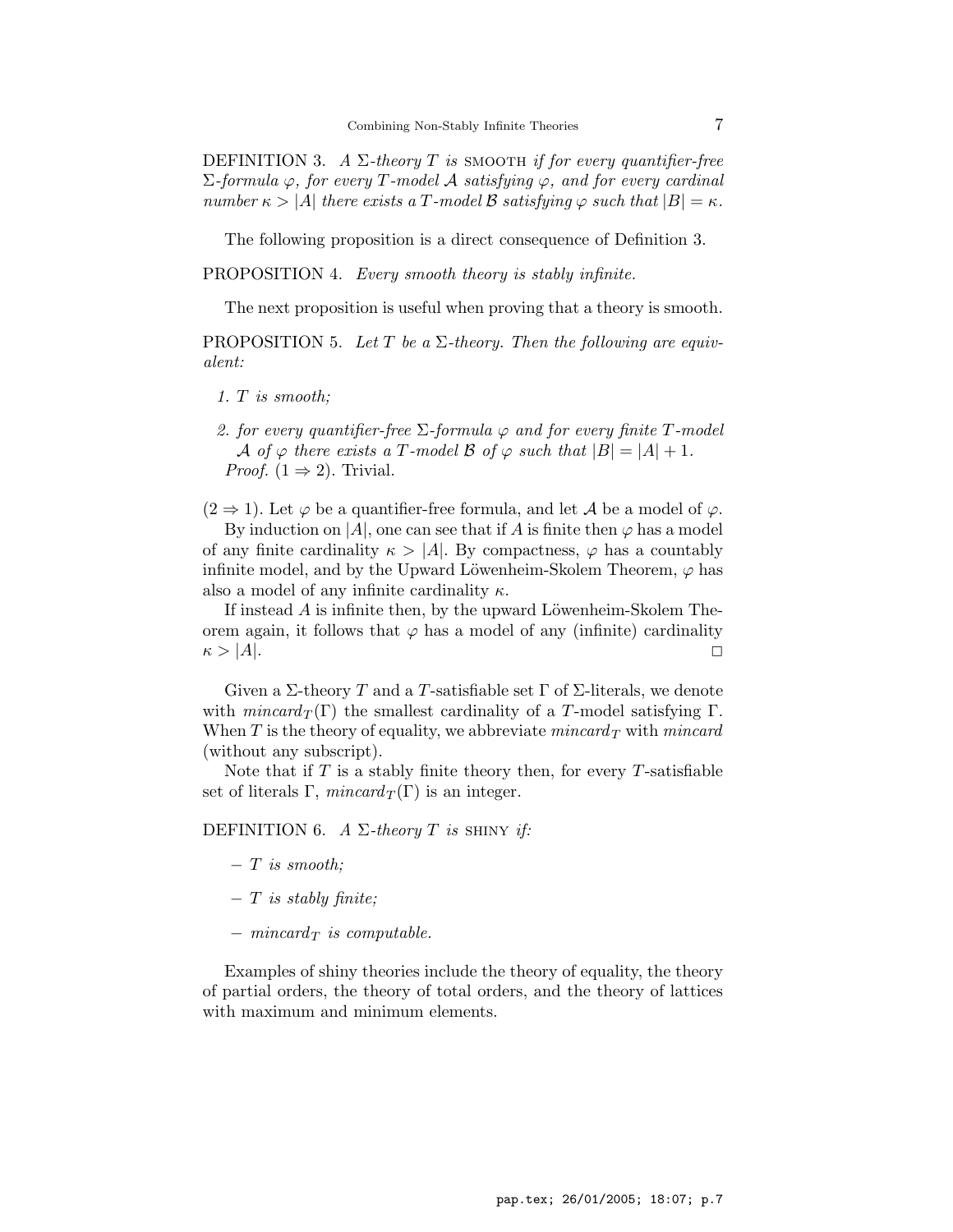## 3. Preprocessing

Let  $T_i$  be a  $\Sigma_i$ -theory, for  $i = 1, \ldots, n$ . Assume that all the signatures  $\Sigma_1, \ldots, \Sigma_n$  are pairwise disjoint, and that all the quantifier-free satisfiability problems for  $T_1, \ldots, T_n$  are decidable. Finally, let  $T = T_1 \cup \cdots \cup T_n$ and  $\Sigma = \Sigma_1 \cup \cdots \cup \Sigma_n$ .

In this and the next two sections, we describe two combination methods that, under certain conditions, yield a decision procedure for the quantifier-free satisfiability problem of T.

Without loss of generality, we restrict ourselves to conjunctions of literals. Note that this can always be done because every formula  $\varphi$  can be effectively converted into an equisatisfiable formula in disjunctive normal form  $\psi_1 \vee \cdots \vee \psi_n$ , where each  $\psi_i$  is a conjunction of literals. Then  $\varphi$  is satisfiable if and only if at least one of the disjuncts  $\psi_i$  is satisfiable.

Our methods share a common nondeterministic preprocessing phase, and have separate *check phases*. We describe the preprocessing phase in this section, and we remind to Sections 4 and 5 for the check phases.

The preprocessing phase consists of a variable abstraction step and a nondeterministic decomposition step.

#### First step: variable abstraction

Let  $\Gamma$  be a conjunction of  $\Sigma$ -literals. The output of the variable abstraction step is a conjunction

$$
\Gamma' = \Gamma_1 \cup \dots \cup \Gamma_n
$$

satisfying the following properties:

- (a) each literal in  $\Gamma_i$  is a  $\Sigma_i$ -literal, for  $i = 1, \ldots, n;$
- (b)  $\Gamma'$  is T-satisfiable if and only if so is  $\Gamma$ .

Properties (a) and (b) can be effectively enforced with the help of fresh variables. For instance, the simplest way to enforce both properties is to use fresh variables in order to flatten the input, so that all literals in  $\Gamma'$ are of the form  $x_0 \approx f(x_1, \ldots, x_n)$ ,  $x_1 \approx x_2$ ,  $x_1 \not\approx x_2$ ,  $P(x_1, \ldots, x_n)$ , or  $\neg P(x_1, \ldots, x_n)$ , where f is a function symbols, P is a predicate symbol, and the  $x_i$  are variables.

## Second step: decomposition

Let  $\Gamma_1 \cup \cdots \cup \Gamma_n$  be a conjunction of literals obtained in the variable abstraction step. Let V be the set of variables that occur in at least two of the conjunctions  $\Gamma_i$ , that is

$$
V = \bigcup_{i \neq j} (vars(\Gamma_i) \cap vars(\Gamma_j)) .
$$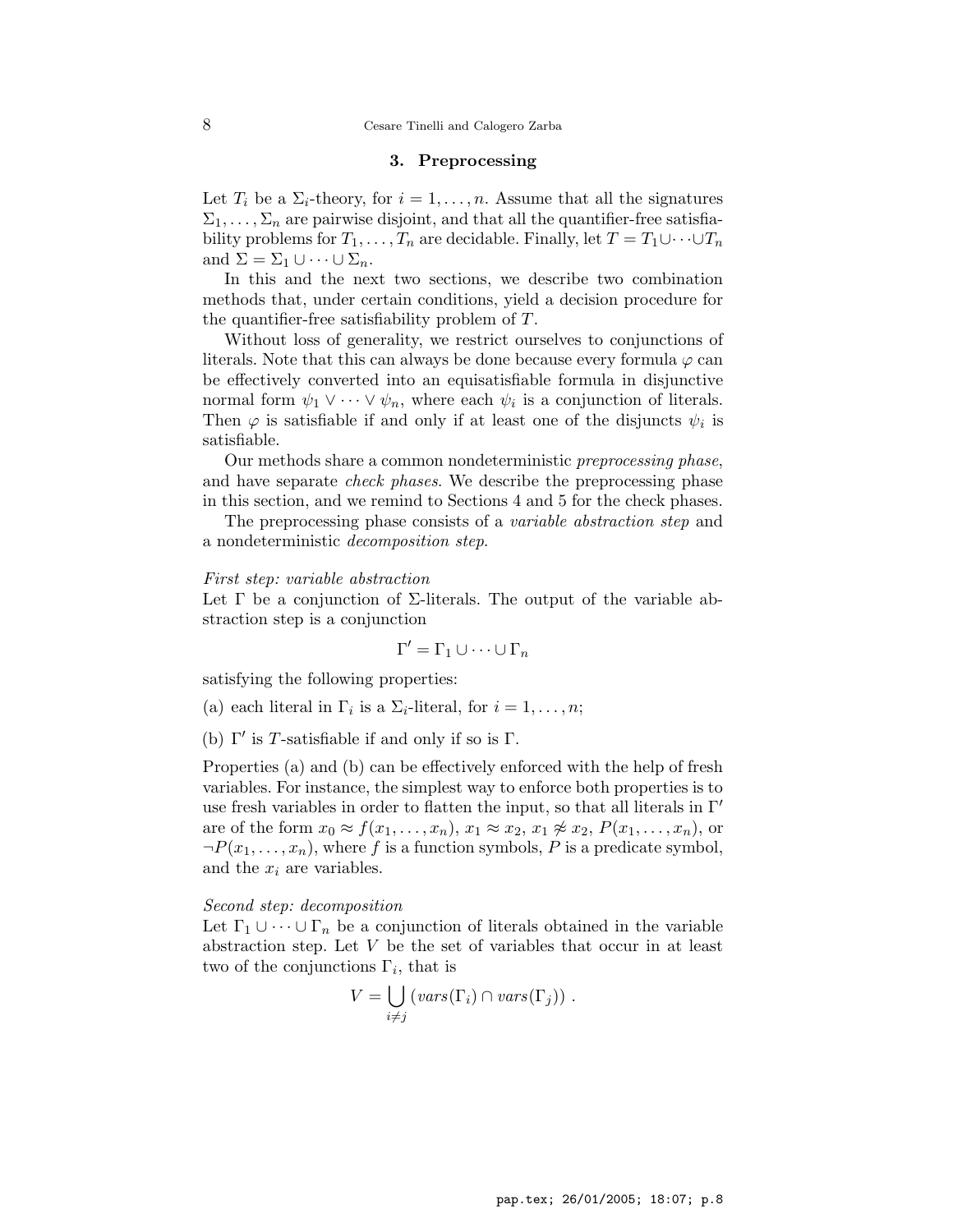In words,  $V$  is a set of the variables that are shared by at least two of the conjunctions  $\Gamma_1, \ldots, \Gamma_n$ .

In the decomposition step we nondeterministically guess an equivalence relation  $E$  over  $V$ . Intuitively, what we are guessing is, for each variable  $x, y \in V$ , whether or not we have  $x = y$ .

Then, we construct the *arrangement* of  $V$  induced by  $E$ , defined by

$$
arr(V, E) = \{ x \approx y \mid x, y \in V \text{ and } (x, y) \in E \} \cup
$$
  

$$
\{ x \not\approx y \mid x, y \in V \text{ and } (x, y) \notin E \},
$$

and we output the conjunction

$$
\Gamma_1 \cup \cdots \cup \Gamma_n \cup arr(V, E). \tag{1}
$$

We call  $(1)$  a conjunction in *arranged normal form*.

Note that a conjunction in arranged normal can also be thought as having the form

$$
(\Gamma_1 \cup arr(V, E)) \cup \cdots \cup (\Gamma_n \cup arr(V, E)).
$$

Then, if we let  $V_i = vars(\Gamma_i \cup arr(V, E))$ , we have the property that

$$
\bigcup_{i \neq j} (V_i \cap V_j) = \bigcap_i V_i \, .
$$

This is a crucial property for following technical result, which is at the core of our combination method's correctness, and whose proof can be found in the appendix.

THEOREM 7 (Generalized Combination for Disjoint Signatures). Let  $\Phi = \Phi_1 \cup \cdots \cup \Phi_n$ , where  $\Phi_i$  is a set of  $\Sigma_i$ -formulae, for  $i = 1, \ldots, n$ . Also, let  $V_i = vars(\Phi_i)$  and  $V = \bigcup_{i \neq j} (V_i \cap V_j)$ . Assume that all the signatures  $\Sigma_1, \ldots, \Sigma_n$  are pairwise disjoint, and that

$$
\bigcup_{i \neq j} (V_i \cap V_j) = \bigcap_i V_i \, .
$$

Then  $\Phi$  is satisfiable if and only if there exist interpretations  $A_1, \ldots, A_n$ such that:

- (i)  $A_i$  satisfies  $\Phi_i$ , for  $i = 1, \ldots, n;$
- (ii)  $|A_1| = |A_2| = \cdots = |A_n|;$
- (iii)  $x^{A_i} = y^{A_i}$  if and only if  $x^{A_j} = y^{A_j}$ , for all i, j and for every  $x, y \in V$ .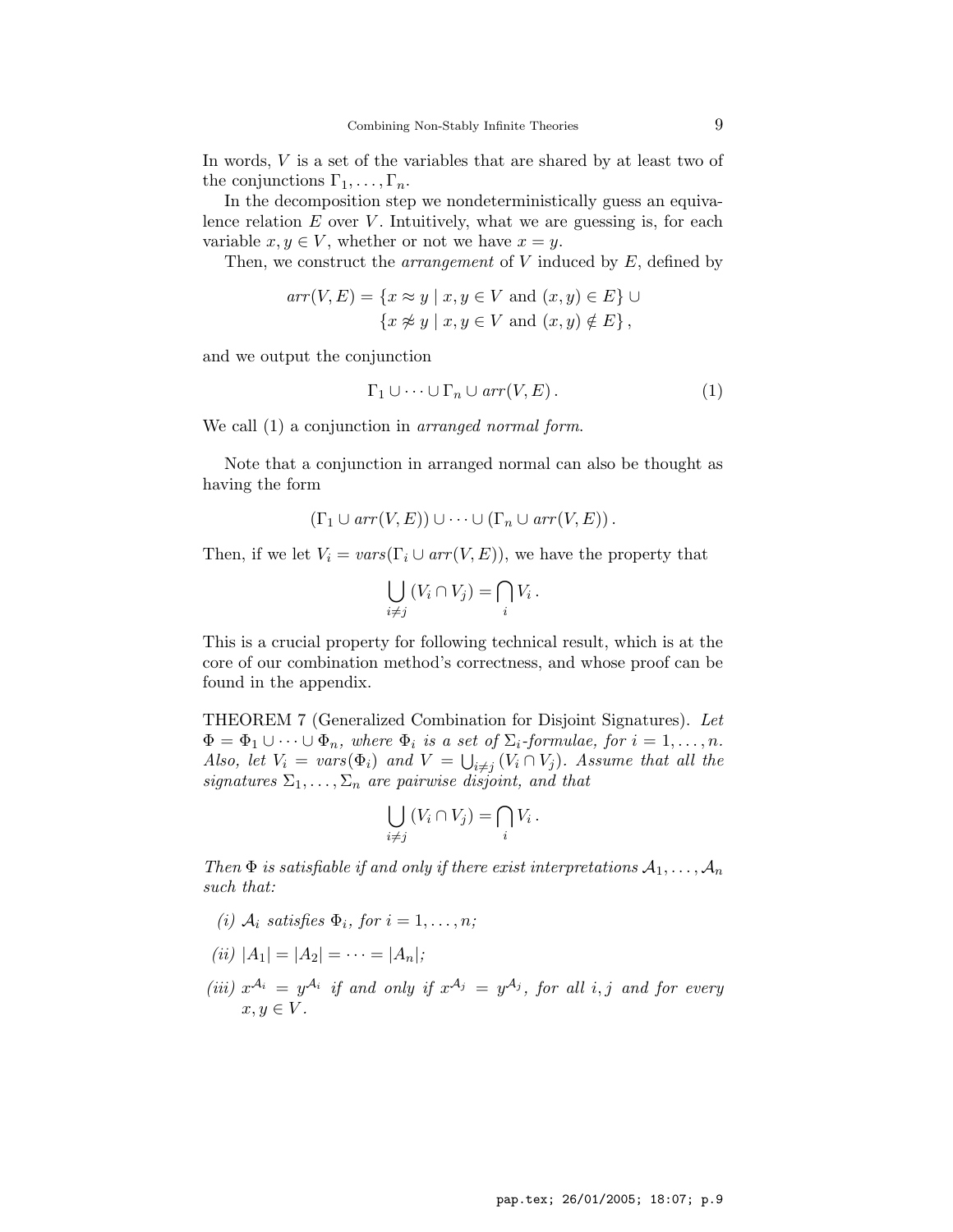## 10 Cesare Tinelli and Calogero Zarba

- 1:  $N \leftarrow 1$
- 2: while true do
- 3: if  $\exists i$  such that  $\Gamma_i \cup arr(V, E) \cup \delta_N$  is  $T_i$ -unsatisfiable then
- 4: return fail
- 5: **else if**  $\exists i$  such that  $mincard_{T_i}(\Gamma_i \cup arr(V, E) \cup \delta_N) = m > N$ then
- 6:  $N \leftarrow m$
- 7: else
- 8: return succeed

Figure 1. The check phase of the first combination method.

## 4. Theories having only finite models

In this section we describe and prove correct the check phase of our first combination method, which allows us to combine  $n$  theories with a computable mincard, provided that at least one of them has only finite models.

Thus, let  $T_i$  be a  $\Sigma_i$ -theory, for  $i = 1, \ldots, n$ . Assume that all the signatures  $\Sigma_1, \ldots, \Sigma_n$  are pairwise disjoint, and that all the quantifierfree satisfiability problems for  $T_1, \ldots, T_n$  are decidable. Also, let  $T =$  $T_1 \cup \cdots \cup T_n$  and  $\Sigma = \Sigma_1 \cup \cdots \cup \Sigma_n$ . Finally, assume that:

- (i)  $T_i$  is stably finite, for  $i = 1, \ldots, n;$
- (ii)  $mincard_{T_i}$  is computable, for  $i = 1, ..., n$ ;
- (iii) all  $T_1$ -interpretations are finite.

If  $\Gamma = \Gamma_1 \cup \cdots \cup \Gamma_n \cup arr(V, E)$  is a conjunction of literals in arranged normal form obtained in the preprocessing phase, then we can check the T-satisfiability of  $\Gamma$  by running the procedure in Figure 1 on it.

## 4.1. An example

*Example 8.* Let  $T_1, T_2, T_3$  be theories such that, for each interpretation A we have:

- $-$  A is a T<sub>1</sub>-interpretation if and only if  $|A| \leq 10$ ;
- $-$  A is a T<sub>2</sub>-interpretation if and only if |A| is not even;
- $-$  A is a T<sub>3</sub>-interpretation if and only if |A| is not odd.

Note that the union theory  $T = T_1 \cup T_2 \cup T_3$  is inconsistent. This inconstency can be formally checked with our methods by verifying that the formula true is T-unsatisfiable.

pap.tex; 26/01/2005; 18:07; p.10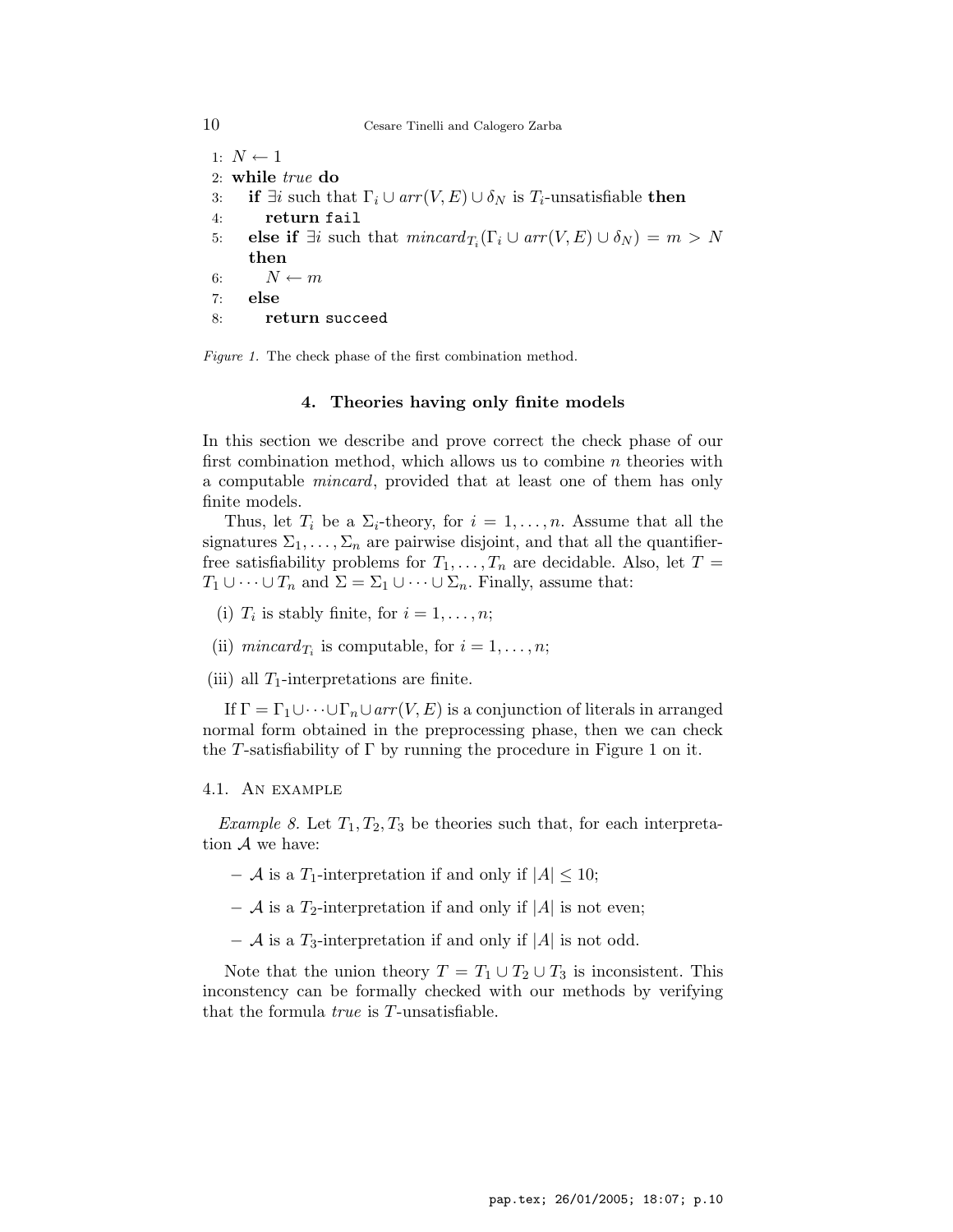Indeed, the formula true is already in arranged normal form, and therefore we can simply apply to it the procedure in Figure 1. Then, said procedure will return fail after 10 iterations of the while loop.  $\Box$ 

#### 4.2. Correctness

The following proposition shows that the procedure in Figure 1 is terminating.

PROPOSITION 9. Let  $\Gamma = \Gamma_1 \cup \cdots \cup \Gamma_n \cup arr(V, E)$  be a conjunction of literals in arranged normal form. Then the procedure in Figure 1 terminates on input  $\Gamma$ .

Proof. By contradiction, assume that the procedure in Figure 1 does not terminate on input Γ. Then the set  $T_1 \cup \Gamma_1 \cup arr(V, E) \cup \delta_N$  is satisfiable for increasing large N. By compactness,  $T_1 \cup \Gamma_1 \cup arr(V, E)$  is satisfiable in an infinite interpretation, which contradicts the assumption that all  $T_1$ -interpretations are finite.

The following two propositions show that the procedure in Figure 1 is also partially correct.<sup>3</sup>

PROPOSITION 10. Let  $\Gamma = \Gamma_1 \cup \cdots \cup \Gamma_n \cup arr(V, E)$  be a conjunction of literals in arranged normal form. If  $\Gamma$  is T-satisfiable then the procedure in Figure 1 outputs succeed on input  $\Gamma$ .

*Proof.* Let F be a T-interpretation satisfying Γ, and let  $\kappa = |F|$ . Since  $\mathcal F$  satisfies  $T_1, \kappa \in \mathbb N^+$ .

Recalling that the procedure is terminating, let  $k_1, \ldots, k_q$  be all the values taken by  $N$ , in order, during the execution of the procedure on input Γ.

By induction, we show that  $k_i \leq \kappa$ , for all  $i = 1, \ldots, q$ . The base case is trivial because  $k_1 = 1$ . For the induction step, assume that  $k_j \leq \kappa$ . By construction, there exists an index i such that  $k_{j+1} =$  $mincard_{T_i}(\Gamma_i \cup arr(V, E) \cup \delta_{k_j})$ . Note that  $\mathcal F$  satisfies  $\Gamma_i \cup arr(V, E) \cup \delta_{k_j}$ . Thus,  $k_{i+1} \leq \kappa$ .

Since  $k_q \leq \kappa$ , the procedure cannot fail for  $N = k_q$ . Thus, since  $k_q$ is the last value held by N, the procedure must return succeed.  $\square$ 

PROPOSITION 11. Let  $\Gamma = \Gamma_1 \cup \cdots \cup \Gamma_n \cup arr(V, E)$  be a conjunction of literals in arranged normal form. If the procedure in Figure 1 outputs succeed on input  $\Gamma$  then  $\Gamma$  is T-satisfiable.

Recall that a procedure  $P$  is *partially correct* if it returns a correct answer each time it terminates.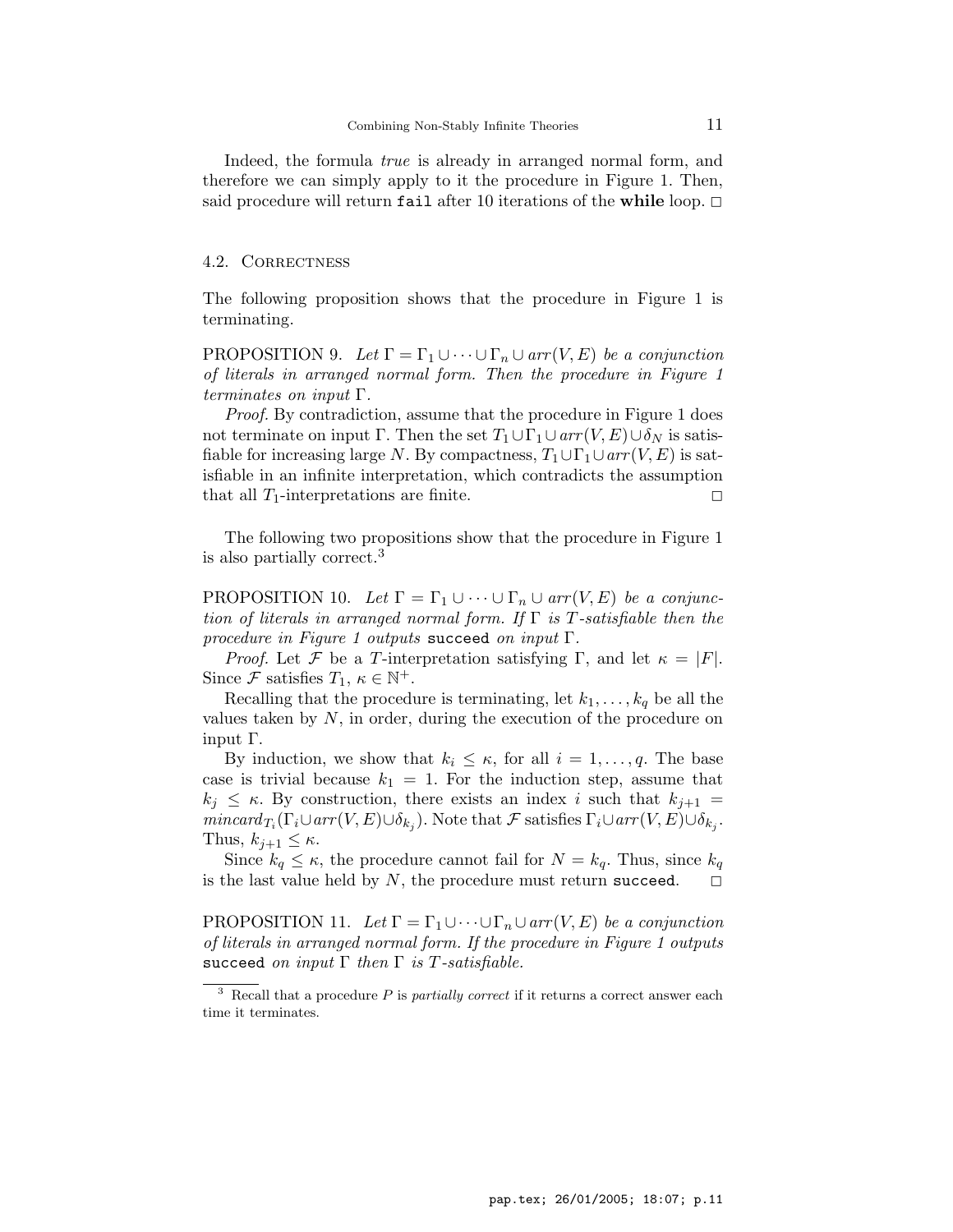```
12 Cesare Tinelli and Calogero Zarba
 1: N \leftarrow k2: if \Gamma_1 \cup arr(V, E) \cup \delta_N is T_1-unsatisfiable then
 3: return fail
 4: else
 5: for i \leftarrow 2 to n do
 6: if \Gamma_i \cup arr(V, E) \cup \delta_N is T_i-unsatisfiable then
 7: return fail
 8: else if mincard_{T_i}(\Gamma_i \cup arr(V, E) \cup \delta_N) > N then
 9: return fail
10: return succeed
```
Figure 2. An optimization of the first combination method.

*Proof.* Let  $k$  be the last value held by the variable  $N$ . Then, for all indices i, we have that  $\Gamma_i \cup arr(V, E) \cup \delta_k$  is  $T_i$ -satisfiable, and that  $mincard_{T_i}(\Gamma_i \cup arr(V, E) \cup \delta_k) = k$ . It follows that there exist interpretations  $A_1, \ldots, A_n$  satisfying all requirements of Theorem 7. Hence,  $\Gamma$  is satisfiable.

Combining Propositions 9, 10, and 11 with the observation that a conjunction of literals has only finitely many arranged normal forms, we obtain the following decidability result.

THEOREM 12. Let  $T = T_1 \cup \cdots \cup T_n$  be the union of pairwise signaturedisjoint theories such that:

- (i)  $T_i$  is stably finite, for  $i = 1, \ldots, n;$
- (ii) mincard<sub>T<sub>i</sub></sub> is computable, for  $i = 1, ..., n$ ;
- (iii) all  $T_1$ -interpretations are finite.

If all the quantifier-free satisfiability problems of  $T_1, \ldots, T_n$  are decidable, then the quantifier-free satisfiability problem of  $T$  is decidable.

## 4.3. AN OPTIMIZATION

Our first combination method can be optimized when all  $T_1$ -models have a fixed, known cardinality  $k$ . In this case, in order to prove that a conjunction  $\Gamma = \Gamma_1 \cup \cdots \cup \Gamma_n \cup arr(V, E)$  in arranged normal form is T-satisfiable, it suffices to run the more efficient procedure in Figure 2 to Γ.

The correctness of this optimization can be proved along the same lines as in Section 4.2.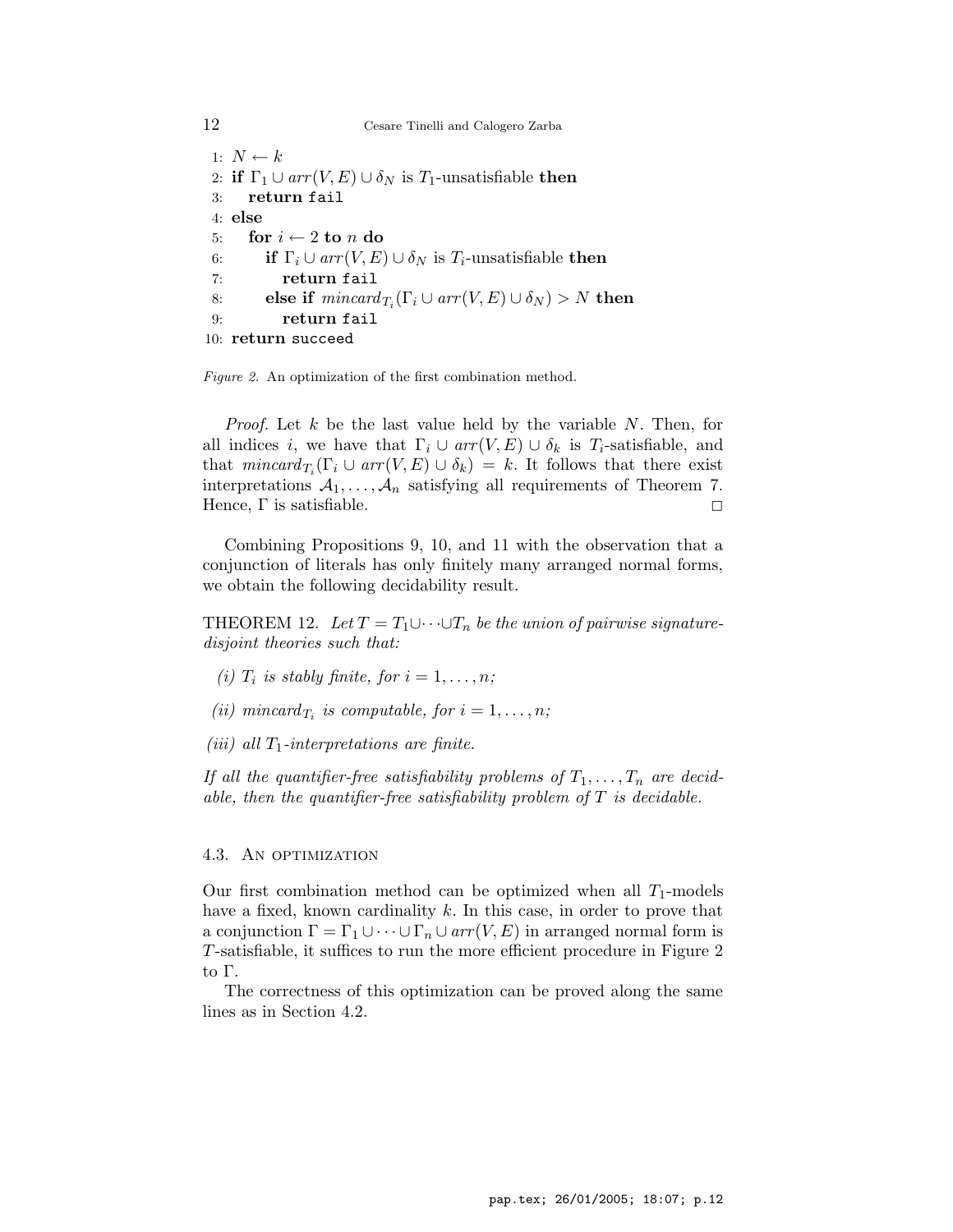*Example 13.* Let  $T_1$  and  $T_2$  be theories such that, for each interpretation  $A$  we have:

- $-$  A is a T<sub>1</sub>-interpretation if and only if  $|A| = 10$ ;
- $-$  A is a T<sub>2</sub>-interpretation if and only if |A| is not even.

Note that the union theory  $T = T_1 \cup T_2$  is inconsistent. This inconstency can be formally checked with our methods by verifying that the formula true is T-unsatisfiable.

Indeed, the formula true is already in arranged normal form, and therefore we can simply apply to it the procedure in Figure 2, which will return fail at line 7 of the first (and unique) iteration of the for  $\Box$ 

## 5. Shiny theories

In this section we describe and prove correct the check phase of our second combination method, which allows us to combine several shiny theories with one arbitrary theory.

Thus, let  $T_i$  be a  $\Sigma_i$ -theory, for  $i = 1, \ldots, n$ . Assume that all the signatures  $\Sigma_1, \ldots, \Sigma_n$  are pairwise disjoint, and that all the quantifierfree satisfiability problems for  $T_1, \ldots, T_n$  are decidable. Also, let  $T =$  $T_1 \cup \cdots \cup T_n$  and  $\Sigma = \Sigma_1 \cup \cdots \cup \Sigma_n$ . Finally, assume that:

- (i)  $T_1$  is arbitrary;
- (ii)  $T_2, \ldots, T_n$  are shiny.

If  $\Gamma = \Gamma_1 \cup \cdots \cup \Gamma_n \cup arr(V, E)$  is a conjunction of literals in arranged normal obtained in the preprocessing phase, then we can check the T-satisfiability of  $\Gamma$  by running the procedure in Figure 3 on it.

5.1. Examples

The next two examples illustrate the use of our second combination method. They are adapted from [22] and [1], respectively, where they were used to show that the Nelson-Oppen method is in fact incorrect on non-stably infinite theories.

*Example 14.* Let  $\Sigma_1 = \{f\}$  and  $\Sigma_2 = \{g\}$  be signatures, where f and g are distinct unary function symbols. Also, let  $T_1$  be a  $\Sigma_1$ -theory such that all  $T_1$ -interpretations have cardinality at most two, and let  $T_2$  be the theory of equality over the signature  $\Sigma_2$ .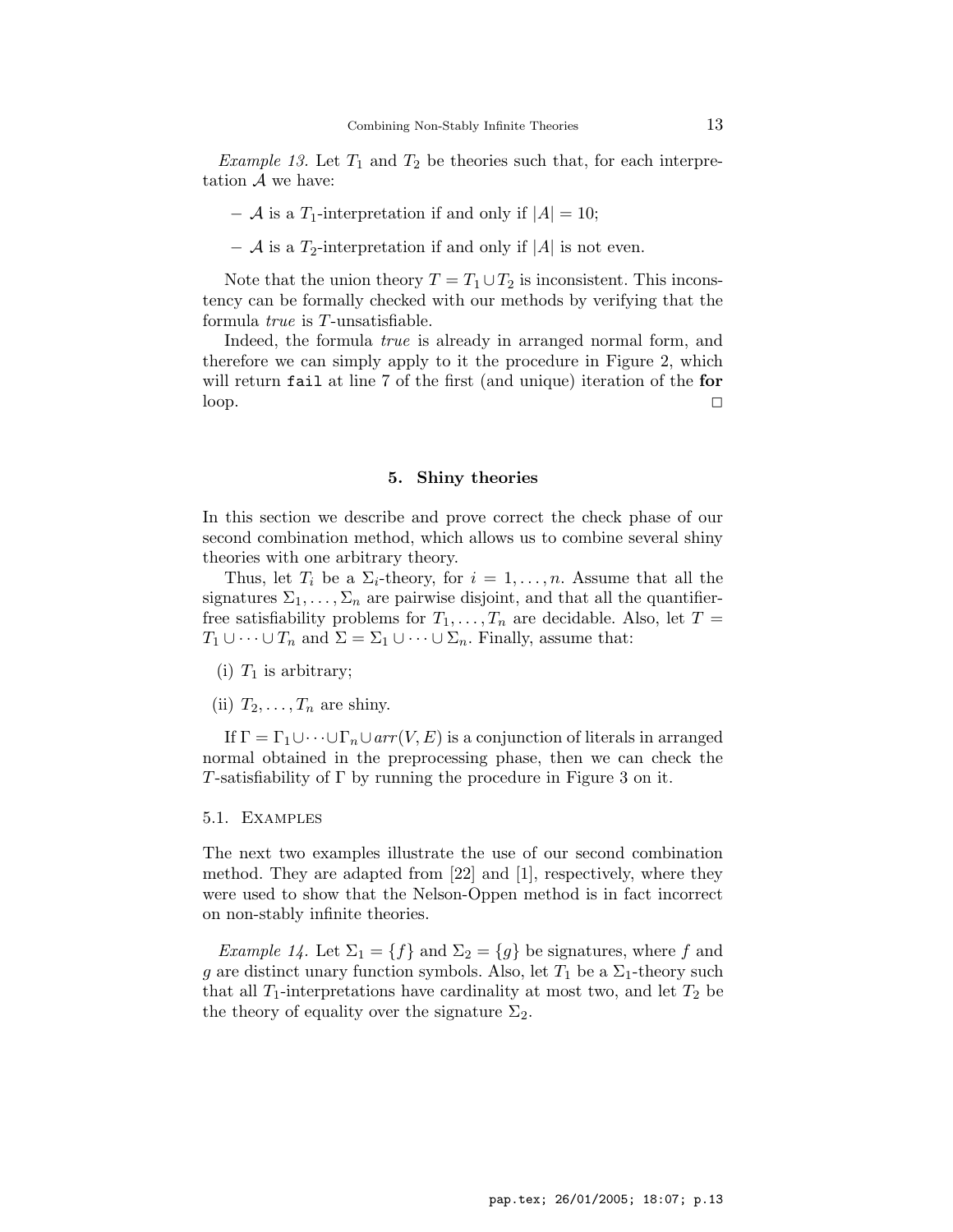14 Cesare Tinelli and Calogero Zarba

1:  $N \leftarrow 1$ 2: for  $i \leftarrow 2$  to n do 3: if  $\Gamma_i \cup arr(V, E)$  is  $T_i$ -unsatisfiable then 4: return fail 5: else 6:  $N \leftarrow \max(N, \text{mincard}_{T_i}(\Gamma_i \cup \text{arr}(V, E))$ 7: if  $\Gamma_1 \cup arr(V, E) \cup \delta_N$  is  $T_1$ -unsatisfiable then 8: return fail 9: else 10: return succeed

Figure 3. The check phase of the second combination method.

Since  $T_1$  is not stably infinite, we cannot use the Nelson-Oppen combination method in order to combine  $T_1$  with  $T_2$ . However, in Section 6.2 we will show that the theory of equality is shiny, regardless of the associated signature. Thus, we can apply our second combination method to  $T_1$  and  $T_2$ <sup>4</sup>

As an example, let  $\Gamma$  be the following conjunction of literals:

$$
\Gamma = \left\{ \begin{array}{l} f(x) \not\approx f(y), \\ g(x) \not\approx g(z), \\ g(y) \not\approx g(z) \end{array} \right\}.
$$

This conjunction is  $(T_1 \cup T_2)$ -unsatisfiable. In fact, Γ implies  $x \not\approx y \land x \not\approx z$  $z \wedge y \not\approx z$ , and therefore every interpretation satisfying Γ must have cardinality at least three. However, every  $(T_1 \cup T_2)$ -interpretation has at most two elements.

Let us apply our second combination method to  $\Gamma$ . In the variable abstraction phase we return the conjunctions

$$
\Gamma_1 = \{ f(x) \not\approx f(y) \}, \qquad \qquad \Gamma_2 = \{ g(x) \not\approx g(z), \}.
$$

Since  $vars(\Gamma_1) \cap vars(\Gamma_2) = \{x, y\}$ , in the decomposition phase only two equivalence relations can be guessed: either  $(x, y) \in E$  or  $(x, y) \notin E$ .

If we guess  $(x, y) \in E$  then we have that  $\Gamma_1 \cup \{x \approx y\}$  is  $T_1$ unsatisfiable and therefore the procedure in Figure 3 will output fail when reaching line 8.

If instead we guess  $(x, y) \notin E$  then we have that  $\Gamma_2 \cup \{x \not\approx y\}$  is T<sub>2</sub>-satisfiable. In addition, we also have  $mincard_{T_2}(\Gamma_2 \cup \{x \not\approx y\}) = 3$ . To see this, first observe that  $\Gamma_2 \cup \{x \not\approx y\}$  implies  $x \not\approx y \land x \not\approx z \land y \not\approx z$ ,

<sup>&</sup>lt;sup>4</sup> Note that if we knew that  $mincard_{T_1}$  was computable, we could use the first combination method as well.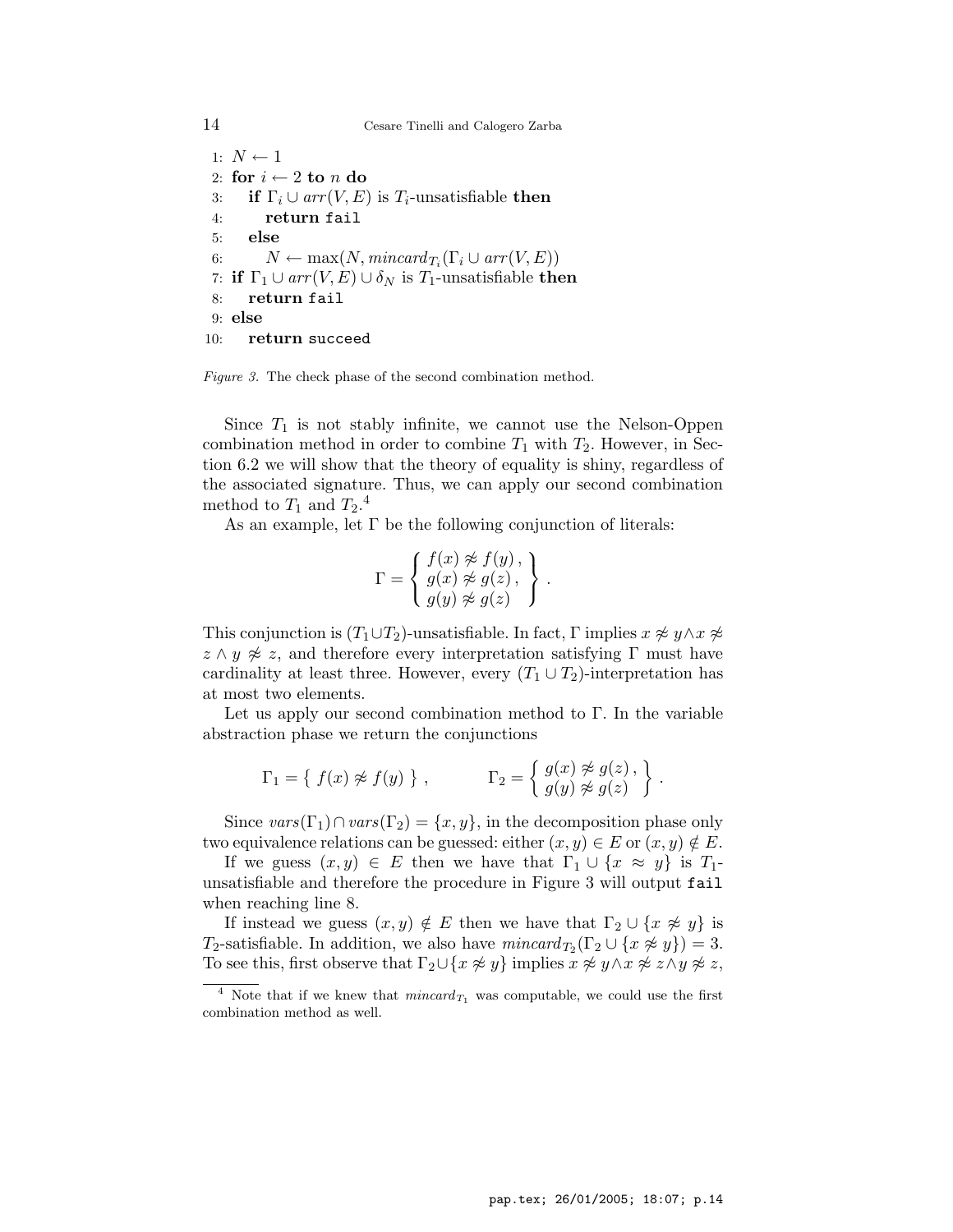and therefore  $mincard_{T_2}(\Gamma_2 \cup \{x \not\approx y\}) \geq 3$ . Moreover, we can construct an interpretation A of cardinality 3 satisfying  $\Gamma_2 \cup \{x \not\approx y\}$  by letting  $A = \{a_1, a_2, a_3\}, x^{\mathcal{A}} = a_1, y^{\mathcal{A}} = a_2, z^{\mathcal{A}} = a_3$ , and  $f^{\mathcal{A}}(a) = a$ , for each  $a \in A$ <sup>5</sup> Since  $\Gamma_1 \cup \{x \not\approx y\} \cup \delta_3$  is  $T_1$ -unsatisfiable, the procedure in Figure 3 will output fail when reaching line 8.

Summing up, the procedure in Figure 3 outputs fail for all possible arrangements, and therefore we can declare that  $\Gamma$  is  $(T_1 \cup T_2)$ unsatisfiable.  $\Box$ 

Example 15. Let  $\Sigma_1 = \{f, g, h\}$  and  $\Sigma_2 = \{k\}$  and be signatures, where  $k, f$  and  $g$  are distinct unary function symbols. Let  $T_1$  be the equational theory

$$
T_1 = \left\{ \begin{array}{l} (\forall x)(\forall y)(x \approx f(g(x), g(y))), \\ (\forall x)(\forall y)(f(g(x), h(y)) \approx y) \end{array} \right\},\,
$$

and let  $T_2$  be the theory of equality over the signature  $\Sigma$ .

As explained in [1], using simple term rewriting arguments it is possible to show that  $T_1$  admits models of cardinality greater than one, and so admits models of infinite cardinality. (This is because the set of models of an equational theory is closed under direct products.) However,  $T_1$  is not stably infinite.

In fact, consider the quantifier-free formula  $g(z) \approx h(z)$ . This formula is  $T_1$ -satisfiable because both the formula and  $T_1$  admit a trivial model, that is, a model with just one element. Now let  $A$  be any  $T_1$ model of  $g(z) \approx h(z)$ , let  $a_0 = z^{\mathcal{A}}$ , and let  $a \in A$ . Because of the axioms of  $T_1$ , we have that

$$
a = f^{\mathcal{A}}(g^{\mathcal{A}}(a), g^{\mathcal{A}}(a_0)) = f^{\mathcal{A}}(g^{\mathcal{A}}(a), h^{\mathcal{A}}(a_0)) = a_0
$$

Given that a is arbitrary, this entails that  $|A| = 1$ . Thus,  $g(z) \approx h(z)$ is only satisfiable in trivial models of  $T_1$ , which entails that the theory  $T_1$  is not stably infinite.

Now let  $\Gamma$  be the following conjunction of literals:

$$
\Gamma = \left\{ \begin{array}{l} g(z) \approx h(z) \,, \\ k(z) \not\approx z \end{array} \right\} \,.
$$

This conjunction is  $(T_1 \cup T_2)$ -unsatisfiable, because  $g(z) \approx h(z)$  is satisfiable only in trivial models of  $T_1 \cup T_2$  (for being satisfiable only in trivial models of  $T_1$ , as seen above), while  $k(z) \not\approx z$  is satisfiable only in non-trivial models of  $T_1 \cup T_2$ .

<sup>&</sup>lt;sup>5</sup> We will see how to effectively compute  $mincard_{T_1}$  in Section 6.1.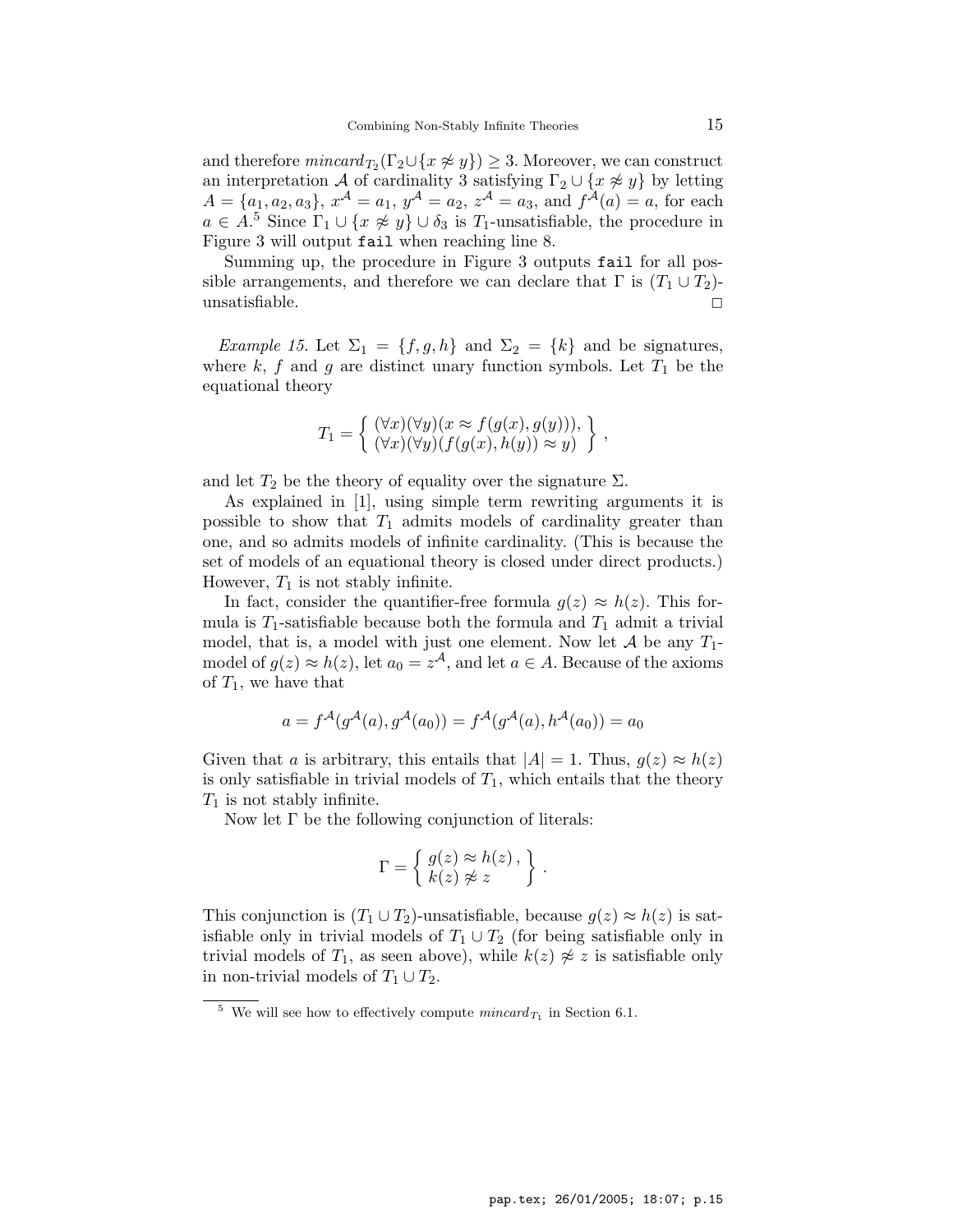Let us apply our second combination method to  $\Gamma$ . In the variable abstraction phase we simply return the conjunctions

$$
\Gamma_1 = \{ k(z) \not\approx z \}, \qquad \Gamma_2 = \{ g(z) \approx h(z) \} .
$$

Since  $vars(\Gamma_1) \cap vars(\Gamma_2) = \{z\}$ , in the decomposition phase there is only one equivalence relation that can be guessed:  $(z, z) \in E$ .

Clearly,  $\Gamma_2$  is  $T_2$ -satisfiable, and in models of cardinality at least 2. Therefore, we have that  $mincard_{T_2}(\Gamma_1) = 2$ . Moreover, for what we argued above,  $\Gamma_1 \cup \delta_2$  is  $T_1$ -unsatisfiable, so that the procedure in Figure 3 will output  $fail$  when reaching line 8.

#### 5.2. Correctness

Clearly, the procedure in Figure 3 is terminating. The following two propositions show that the procedure is also partially correct.

PROPOSITION 16. Let  $\Gamma = \Gamma_1 \cup \cdots \cup \Gamma_n \cup arr(V, E)$  be a conjunction of literals in arranged normal form. If  $\Gamma$  is T-satisfiable then the procedure in Figure 3 outputs succeed on input  $\Gamma$ .

*Proof.* Let F be a T-interpretation satisfying  $\Gamma$ . Clearly,  $\mathcal{F}^{\Sigma_i, V}$  is a  $T_i$ -interpretation satisfying  $\Gamma_i \cup arr(V, E)$ , for  $i = 2, \ldots, n$ , and therefore the procedure can never reach line 4.

Let  $k$  be the final value held by the variable  $N$ . By definition of mincard, we have  $k \leq |F|$ , which implies that  $\mathcal{F}^{\Sigma_1,V}$  is also a  $T_1$ interpretation satisfying  $\Gamma_1 \cup arr(V, E) \cup \delta_k$ . Therefore, the procedure can never reach line 7 either, and it must terminate at line 9 outputting  $\Box$ succeed.  $\Box$ 

PROPOSITION 17. Let  $\Gamma = \Gamma_1 \cup \cdots \cup \Gamma_n \cup arr(V, E)$  be a conjunction of literals in arranged normal form. If the procedure in Figure 3 outputs succeed on input  $\Gamma$  then  $\Gamma$  is T-satisfiable.

*Proof.* Let  $k$  be the final value held by the variable  $N$ . Then there exist interpretations  $A_1, \ldots, A_n$  such that:

 $-$  A<sub>1</sub> is a T<sub>1</sub>-interpretation satisfying  $\Gamma_1 \cup arr(V, E) \cup \delta_k$ ;

 $\mathcal{A}_i$  is a  $T_i$ -interpretation satisfying  $\Gamma_i \cup arr(V, E)$ , for  $i = 2, \ldots, n$ .

Moreover,  $mincard(\Gamma_i \cup arr(V, E)) \leq k$ , for  $i = 2, ..., n$ . Let  $\kappa =$  $|A_1|$ . Clearly,  $|A_1| \geq k$ . By definition of *mincard* and the smoothness of  $\mathcal{A}_2, \ldots, \mathcal{A}_n$ , we can then assume without loss of generality that  $|A_i| = \kappa$ as well, for  $i = 2, \ldots, n$ .

Thus, since all the  $A_i$  satisfy  $arr(V, E)$ , we can apply Theorem 7, obtaining that  $\Gamma$  is T-satisfiable.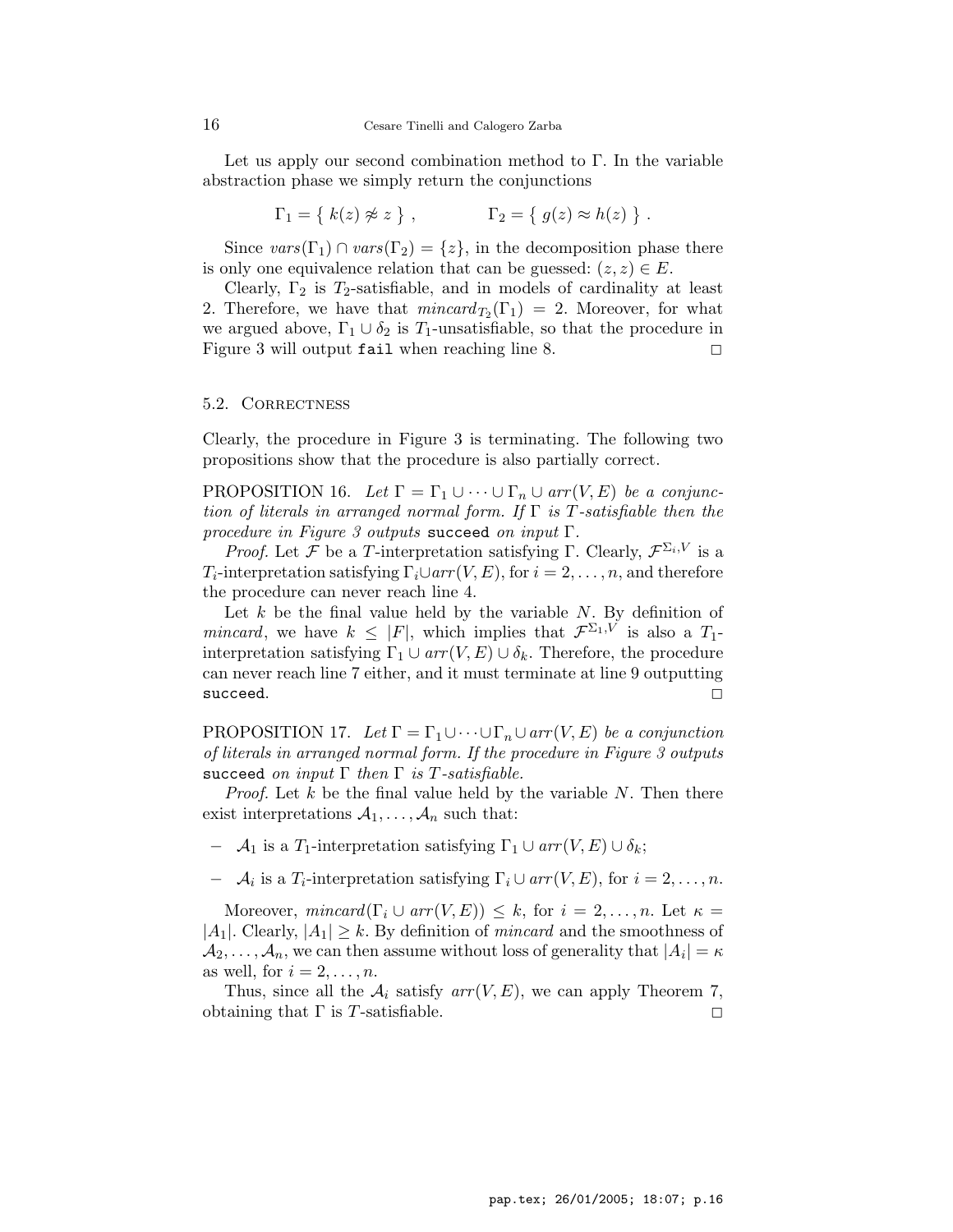Combining Propositions 16 and 17 with the fact that the procedure in Figure 3 is terminating, we obtain the following decidability result.

THEOREM 18. Let  $T = T_1 \cup \cdots \cup T_n$  be the union of pairwise signaturedisjoint theories such that:

- $(i)$   $T_1$  is arbitrary;
- (ii)  $T_2, \ldots, T_n$  are shiny;

If all the quantifier-free satisfiability problems of  $T_1, \ldots, T_n$  are decidable, then the quantifier-free satisfiability problem of  $T$  is decidable.

## 6. Applications

In this section, we present some examples of theories to which our combination results apply.

To prove our claims we will use the following definition and lemmas, adapted from basic notions and results in model theory (see, for instance, [11]).

DEFINITION 19. Let  $\Sigma$  be a signature, and let A and B be  $\Sigma$ -interpretations over some set V of variables. A map  $h : A \rightarrow B$  is an EMBEDDING of  $A$  into  $B$  if the following conditions hold:

- − h is injective;
- $h(u^{\mathcal{A}}) = u^{\mathcal{B}}$  for each variable or constant  $u \in V \cup \Sigma^{\mathcal{C}}$ ;
- $h(f^{\mathcal{A}}(a_1,\ldots,a_n)) = f^{\mathcal{B}}(h(a_1),\ldots,h(a_n)),$  for each n-ary function symbol  $f \in \Sigma^F$  and  $a_1, \ldots, a_n \in A$ ;
- $(a_1, \ldots, a_n) \in P^{\mathcal{A}}$  if and only if  $(h(a_1), \ldots, h(a_n)) \in P^{\mathcal{B}}$ , for each *n*-ary predicate symbol  $P \in \Sigma^{\mathcal{P}}$  and  $a_1, \ldots, a_n \in A$ .

We say that A is EMBEDDED IN B if there is an embedding of A into B.

LEMMA 20. Let  $A, B$  be two interpretations such that  $A$  is embedded in  $\mathcal{B}$ , and let  $\varphi$  be a quantifier-free formula. Then  $\varphi$  is satisfied by  $\mathcal{B}$ whenever it is satisfied by A.

DEFINITION 21. A formula is UNIVERSAL if it is of the form

 $(\forall x_1)\cdots(\forall x_n)\psi$ ,

where  $n \geq 0$  and  $\psi$  is quantifier-free. A theory is UNIVERSAL if it is axiomatized by a set of universal sentences.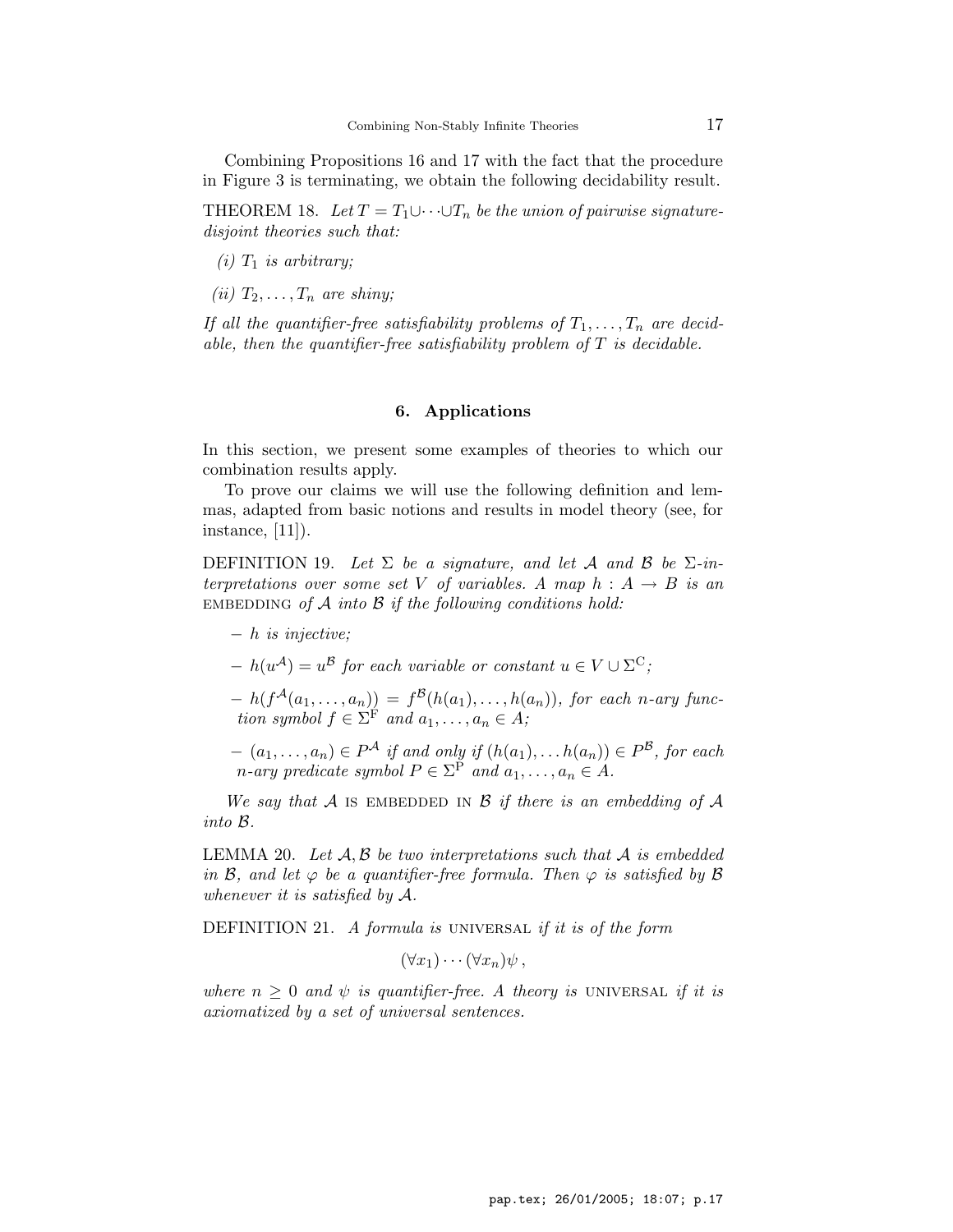**Input:** a T-satisfiable set Γ of Σ-literals over the variables V **Output:**  $mincard_T(\Gamma)$ 

1:  $k \leftarrow 0$ 2: while true do 3:  $k \leftarrow k + 1$ 4: for all  $\Sigma$ -interpretations A over V of cardinality k do 5: if  $\Gamma \cup \text{diagram}(\mathcal{A})$  is T-satisfiable then 6: return  $k$ 

Figure 4. A procedure for computing  $mincard_T$ .

LEMMA 22. Let T be a universal  $\Sigma$ -theory and let A be a  $\Sigma$ -interpretation. If  $A$  is embedded in a model of  $T$ , then  $A$  is also a model of T.

Since both combination methods require at least one of the component theories to have a computable *mincard*, we start by providing a general sufficient condition for that, which will be useful later.

#### 6.1. COMPUTABILITY OF  $mincard_T$

In this subsection we address the problem of computing *mincard*  $_T$ , for theories  $T$  that are stably finite and have a decidable quantifier-free satisfiability problem. We show that for any such theory  $T$ , mincard  $T$ is always computable, provided that  $\Sigma$  is finite and that T is universal.

Intuitively, we compute  $mincard_T(\Gamma)$  by enumerating, modulo isomorphism, all  $\Sigma$ -interpretations  $\mathcal A$  in increasing order of cardinality, and checking whether  $T \cup \Gamma$  is satisfied by A. This enumeration can be effectively done because we assume that  $\Sigma$  is finite. Termination is guaranteed by the stable finiteness of  $T$ , and partial correctness is guaranteed by the universality of T.

Figure 4 shows a procedure for computing *mincard*  $\tau$ . There, the notation  $diagram(\mathcal{A})$  in line 5 stands for a set of literals that can be intuively seen as a finite specification of the interpretation  $A$ . More in detail,  $diagram(\mathcal{A})$  is effectively constructed from  $\mathcal{A}$  using the following process:

- 1. For each element a in A, generate a fresh variable  $y_a$ . Also, initially let  $\Delta = \emptyset$ .
- 2. For each variable or constant symbol u in  $V \cup \Sigma^C$ , if  $u^{\mathcal{A}} = a$ , add the literal  $u \approx y_a$  to  $\Delta$ .
- 3. For each function symbol f in  $\Sigma^{\mathrm{F}}$  of arity n, if  $a = f^{\mathcal{A}}(a_1, \ldots, a_n)$ , add the literal  $y_a \approx f(y_{a_1}, \ldots, y_{a_n})$  to  $\Delta$ .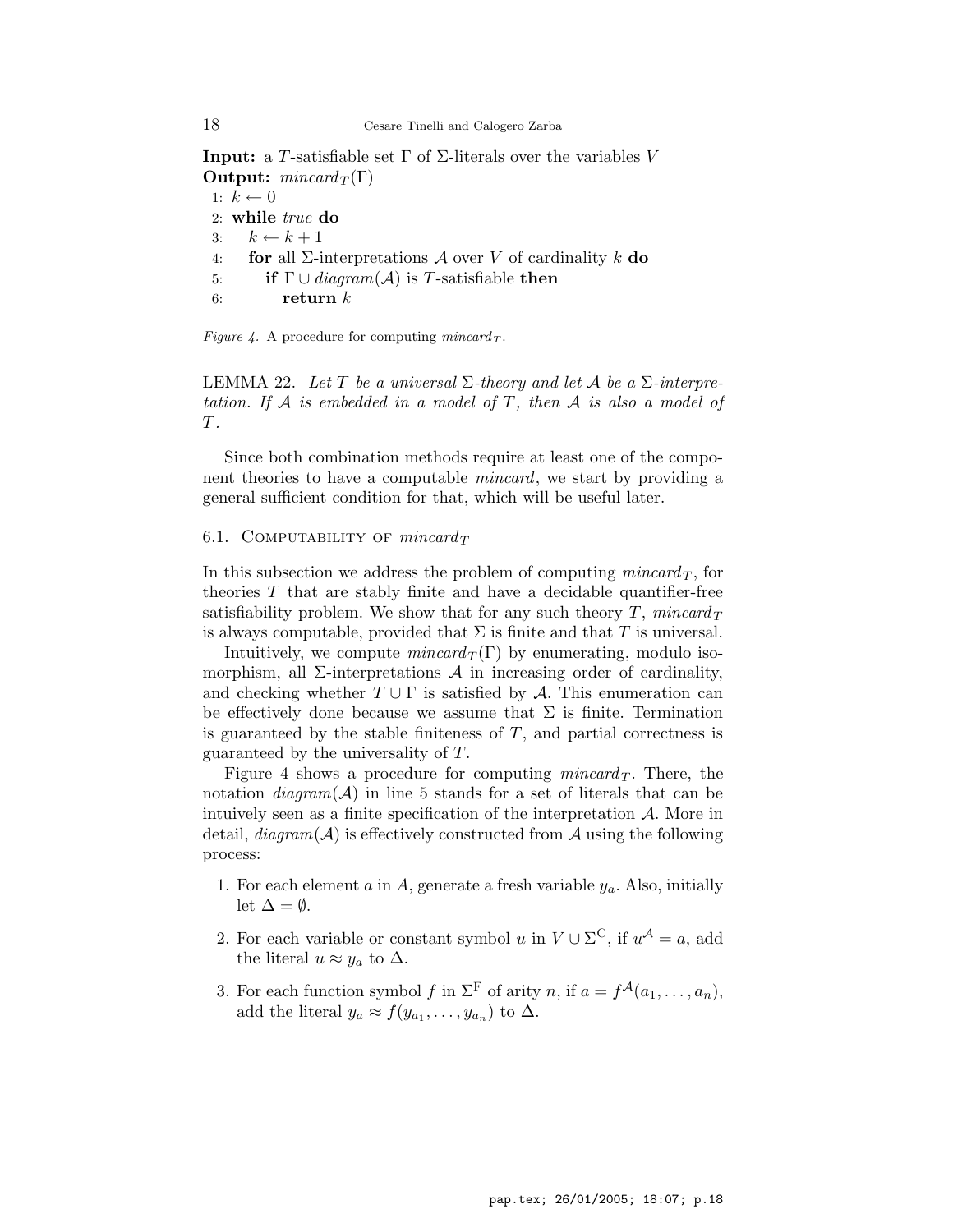4. For each predicate symbol P in  $\Sigma^{\mathcal{P}} \cup \{\approx\}$  of arity  $n$ , if  $(a_1, \ldots, a_n) \in$  $P^{\mathcal{A}}$ , add the literal  $P(y_{a_1},...,y_{a_n})$  to  $\Delta$ ; if instead  $(a_1,...,a_n) \notin$  $P^{\mathcal{A}}$ , add the literal  $\neg P(y_{a_1}, \ldots, y_{a_n})$  to  $\Delta$ .

We define  $diagram(\mathcal{A})$  as the set  $\Delta$  obtained at the end of this process. By construction,  $diagram(\mathcal{A})$  is satisfied by the expansion  $\mathcal{A}'$ of A to the new variables  $y_a$  (with  $a \in A$ ) that interprets each  $y_a$  as a. For simplicity, we will identify  $\mathcal{A}'$  with  $\mathcal{A}$  in the following.

The following proposition proves that the procedure in Figure 4 effectively computes  $mincard_T(\Gamma)$ .

PROPOSITION 23. Let T be a stably finite  $\Sigma$ -theory with a decidable quantifier-free satisfiability problem. If  $\Sigma$  is finite and T is universal, then mincard $_T$  is computable.

*Proof.* Let  $\Gamma$  be a T-satisfiable set of  $\Sigma$ -literals over some set V of variables.

We first show that the procedure in Figure 4 must terminate on input Γ. In fact, since T is stable finite, there exists a T-interpretation  $\mathcal A$ satisfying  $\Gamma$  such that  $|A| = k$ , for some positive integer k. By construction of  $diagram(\mathcal{A})$ , we have that  $\mathcal A$  satisfies  $diagram(\mathcal{A})$ . Therefore,  $\mathcal A$ satisfies  $T \cup \Gamma \cup diagram(\mathcal{A})$ , and the procedure stops no later than at iteration k.

Next, we show that the procedure is also partially correct. Thus, assume that the procedure stops at iteration  $k$ . Then there exists a  $T$ interpretation B satisfying  $\Gamma \cup \text{diagram}(\mathcal{A})$ , where  $|A| = k$ . If we prove that there exists an embedding of  $A$  into  $B$ , by Lemma 22 we obtain that A satisfies  $T \cup \Gamma \cup \text{diagram}(\mathcal{A})$ , which implies that  $\text{mincard}_T(\Gamma) \leq k$ .

Indeed, an embedding of  $A$  into  $B$  is provided by the function  $h$ :  $A \rightarrow B$  defined by

$$
h(a) = y_a^{\mathcal{B}}, \qquad \text{for each } a \in A.
$$

By construction,  $h$  in injective.

Let  $u \in V \cup \Sigma^C$ , and let  $a = u^{\mathcal{A}}$ . Then the literal  $u \approx y_a$  is in  $\Gamma$ . Thus  $h(u^{\mathcal{A}}) = y_a^{\mathcal{B}} = u^{\mathcal{B}}$ .

Let  $f \in \Sigma_F$  be a function symbol of arity n. Let  $f^{\mathcal{A}}(a_1, \ldots, a_n) = a$ . Then

$$
h(f^{\mathcal{A}}(a_1, ..., a_n)) = h(a)
$$
  
=  $y_a^{\mathcal{B}}$   
=  $f^{\mathcal{B}}(y_{a_1}^{\mathcal{B}}, ..., y_{a_n}^{\mathcal{B}})$   
=  $f^{\mathcal{B}}(h(a_1), ..., h(a_n)).$ 

<sup>6</sup> This is because  $T \cup \Gamma \cup \text{diagram}(\mathcal{A})$  can be seen as an universal theory if we consider the (free) variables of  $\Gamma$  and of  $diagram(\mathcal{A})$  as constant symbols.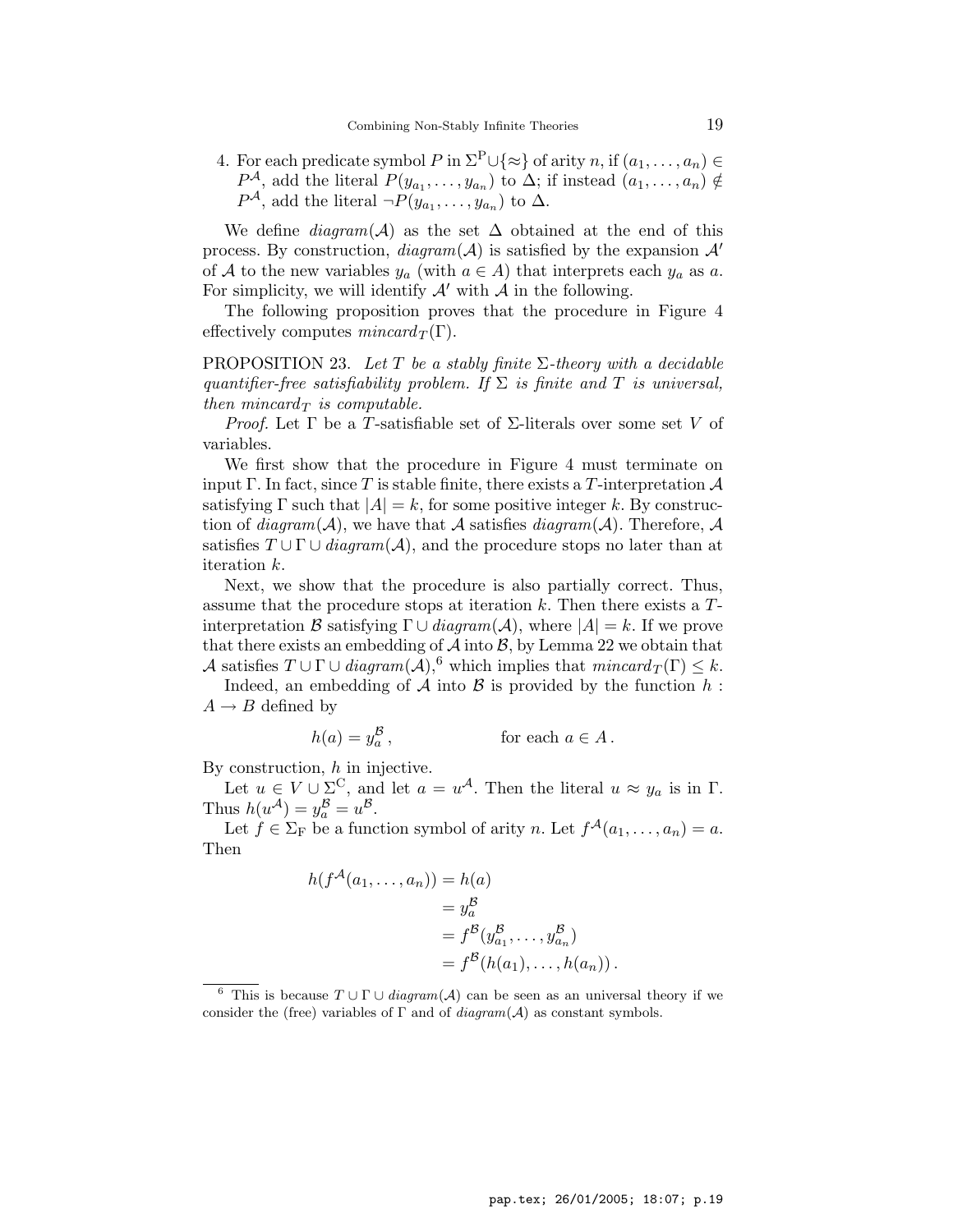Let  $P \in \Sigma^{\mathrm{F}}$  be a predicate symbol of arity n. Assume first that  $(a_1, \ldots, a_n) \in P^{\mathcal{A}}$ . Then  $(y_{a_1}^{\mathcal{B}}, \ldots, y_{a_n}^{\mathcal{B}}) \in P^{\mathcal{B}}$ . It follows that  $(h(a_1), \ldots,$  $h(a_n) \in P^{\mathcal{B}}$ . Vice versa, it can be shown that if  $(h(a_1), \ldots, h(a_n)) \in P^{\mathcal{B}}$ then  $(a_1, \ldots, a_n) \in P^{\mathcal{A}}$ .

Since h is an embedding of A into B, by Lemma 22 A satisfies  $T \cup \Gamma \cup diagram(\mathcal{A})$ , and therefore  $mincard_T(\Gamma) \leq k$ . All we need to show then is that  $mincard_T(\Gamma) = k$ . Assume by contradiction that  $mincard_T(\Gamma) < k$ . Then there exists a T-interpretation A of cardinality  $n < k$  that satisfies Γ. But then, A also satisfies  $T \cup \Gamma \cup \text{diagram}(\mathcal{A}),$ and the procedure would have stopped at iteration n, not k.  $\Box$ 

The procedure in Figure 4 has of course only theoretical interest because it has a prohibitive time complexity. To see that, first observe that for any set A of cardinality  $n > 1$  there are at least  $2^n$  possible functions from A into itself—all the possible binary functions on  $A$ . That means that if  $\Sigma$  has at least one function symbol, there are at least  $2^n$  non-isomorphic  $\Sigma$ -interpretations of cardinality n. Consider then any satisfiable set  $\Gamma$  of literals containing the set  $\delta_{n+1}$ . Since the smallest T-model satisfying  $\delta_{n+1}$  has cardinality  $n+1$ , the procedure will certainly construct all those  $2^n$  interpretations of cardinality n before succeeding. It follows that for all formulae Γ like the above for which  $n + 1$  is at least linear in the size of  $\Gamma$ ,<sup>7</sup> the complexity of the procedure is at least exponential in the size of Γ.

One may wonder whether  $mincard_T$  can be computed more efficiently using a better procedure. Unfortunately, this is not the case for many theories of interest. We show in the next subsection that for a large class of theories, including the theory of equality, the computation of *mincard* is actually  $\mathcal{NP}$ -hard.<sup>8</sup>

## 6.2. The Theory of Equality

For any signature  $\Sigma$ , the  $\Sigma$ -theory of equality—the theory axiomatized by an empty set of Σ-sentences—is stably infinite and has a decidable quantifier-free satisfiability problem [16]. The decidability results in [16] also show that a quantifier-free formula  $\varphi$  is satisfiable in the theory if and only if it is satisfiable in a model of the theory with cardinality bounded above by the size of  $\varphi$ . Given that the theory is trivially universal, we have the following specialization of Proposition 23.

PROPOSITION 24. For every finite signature  $\Sigma$ , the  $\Sigma$ -theory of equality is stably finite and has a computable mincard.

<sup>&</sup>lt;sup>7</sup> Which is the case for instance if  $\Gamma$  coincides with  $\delta_{n+1}$ .

<sup>8</sup> This amends an incorrect result in [24] where we claimed that the complexity of mincard for the theory of equality is polynomial.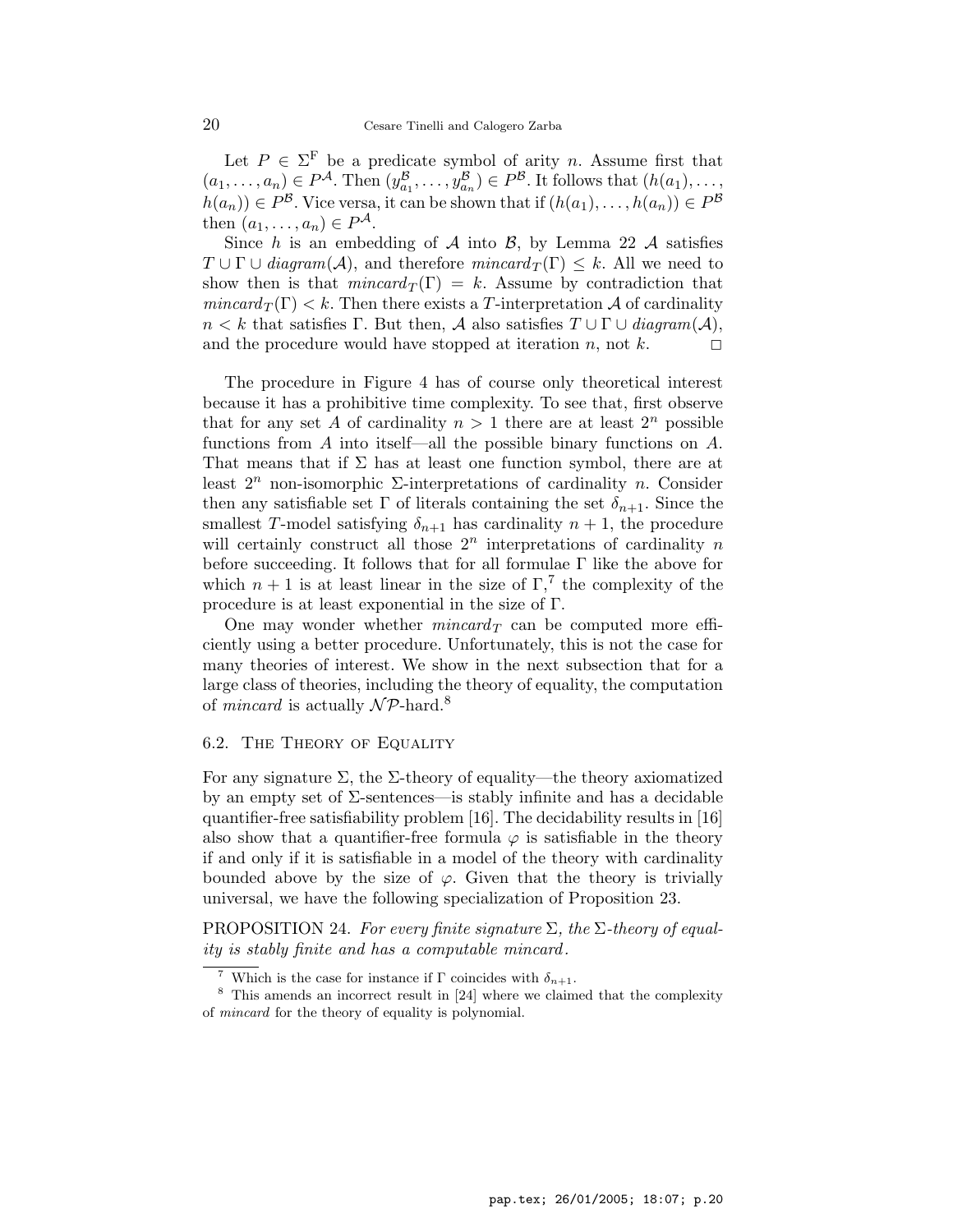We point out that, for satisfiability purposes, the limitation to finite signatures is really immaterial. In fact, if one is interested in the satisfiability of a formula  $\varphi$  in the theory of equality, it is enough to consider the theory of equality over the (finitely-many) symbols of  $\varphi$ .

We now show that the theory of equality is also shiny.

PROPOSITION 25. Let  $\varphi$  be a quantifier-free formula, and let A be a finite model of  $\varphi$ . Then there exists a model  $\beta$  of  $\varphi$  such that  $|B| =$  $|A| + 1.$ 

*Proof.* Let  $k = |A|$ . We construct a  $\Sigma$ -model  $\beta$  of  $\varphi$  such that  $|B|$  =  $k+1$  as follows. Let

$$
B=A\cup\{b\}\,,
$$

where  $b \notin A$ . Then, fix an arbitrary element  $a_0 \in B$ , and let

for variables and constants:

$$
u^{\mathcal{B}} = u^{\mathcal{A}},
$$

− for function symbols of arity n:

$$
f^{B}(a_1,\ldots,a_n) = \begin{cases} f^{\mathcal{A}}(a_1,\ldots,a_n), & \text{if } a_1,\ldots,a_n \in A, \\ a_0, & \text{otherwise,} \end{cases}
$$

− for predicate symbols of arity n:

$$
(a_1, \ldots, a_n) \in P^{\mathcal{B}} \iff a_1, \ldots, a_n \in A \text{ and } (a_1, \ldots, a_n) \in P^{\mathcal{A}}.
$$

We have  $|B| = k + 1$ . In addition, the map  $h : A \rightarrow B$  defined by  $h(a) = a$ , for each  $a \in A$ , is an embedding of A into B. Since A satisfies  $\varphi$ , by Lemma 20 it follows that  $\beta$  also satisfies  $\varphi$ .

Combining Propositions 5 and 25, we obtain smoothness.

PROPOSITION 26. For every signature  $\Sigma$ , the  $\Sigma$ -theory of equality is smooth.

The shininess of the theory of equality then follows from Propositions 24 and 26.

PROPOSITION 27. For every finite signature  $\Sigma$ , the  $\Sigma$ -theory of equality is shiny.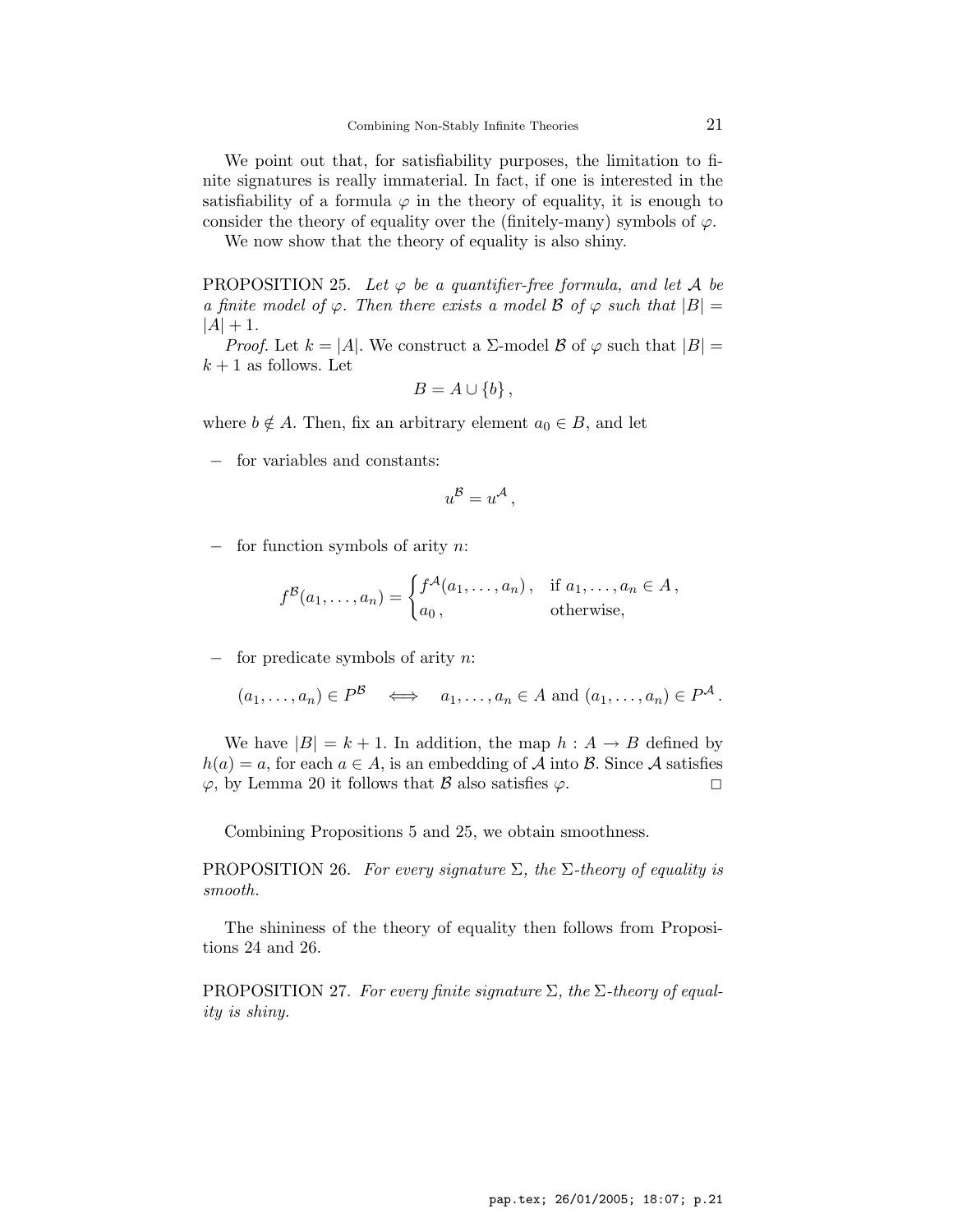Proposition 27 is relevant because, together with our second combination method,it tells us that any procedure that decides the quantifierfree satisfiability problem for a  $\Sigma$ -theory T can be extended to accept inputs  $\Gamma$  containing arbitrary free symbols<sup>9</sup> in addition to the symbols in  $\Sigma$ . More formally, we have the following theorem.

THEOREM 28. Let T be a  $\Sigma$ -theory such that the quantifier-free satisfiability problem of T is decidable. Then, for every signature  $\Omega \supseteq \Sigma$ , the quantifier-free satisfiability problem of T with respect to  $\Omega$ -formulae is decidable.

The result in Theorem 28 was also independently discovered by Ganzinger and reported (without proof) in [7]. A new proof of the result that does not explicitly rely on the shininess of the theory of equality was recently given by Ganzinger, Sofronie-Stokkermans, and Waldmann [8].

## 6.2.1. Complexity of mincard

Although *mincard* is computable for the theory of equality, its computation is  $\mathcal{NP}$ -hard. We show that below by reducing the k-coloring problem to it.<sup>10</sup>

The k-coloring problem is defined as follows: Given a finite undirected graph G with nodes V and a positive integer  $k$ , is there a way to map each node in V to an integer in  $\{1, \ldots, k\}$  so that no two adjacent nodes are mapped to the same integer? This problem is  $\mathcal{NP}$ -complete [9].

Now consider the *k*-cardinality problem, which we define as follows: Given a satisfiable set  $\Gamma$  of literals over the empty signature<sup>11</sup>, and a positive integer k, does Γ have a model of cardinality  $k$ ?

We start by showing that the  $k$ -coloring problem is polynomially reducible to the k-cardinality problem. Let  $G = (V, E)$  be an undirected graph with nodes  $V = \{v_1, \ldots v_n\}$  and edges E, and let k be a positive integer. Consider  $v_1, \ldots v_n$  as logical variables and let

 $\Gamma = \{u \not\approx v \mid u, v \in V \text{ and } (u, v) \in E\}.$ 

Note that  $\Gamma$  is satisfiable—by an interpretation that interprets each variable in V as a different element—and that the construction of  $\Gamma$ takes polynomial time in the size of G.

PROPOSITION 29. The set  $\Gamma$  is satisfied by an interpretation of cardinality  $k$  if and only if  $G$  is  $k$ -colorable.

<sup>&</sup>lt;sup>9</sup> Also referred to as "uninterpreted" symbols by some authors.

<sup>&</sup>lt;sup>10</sup> That the *k*-coloring problem was already used in  $[17]$  to find models of the theory of equality of "small" cardinality.

<sup>&</sup>lt;sup>11</sup> In other words,  $\Gamma$  is a set of equalities and disequalities between variables.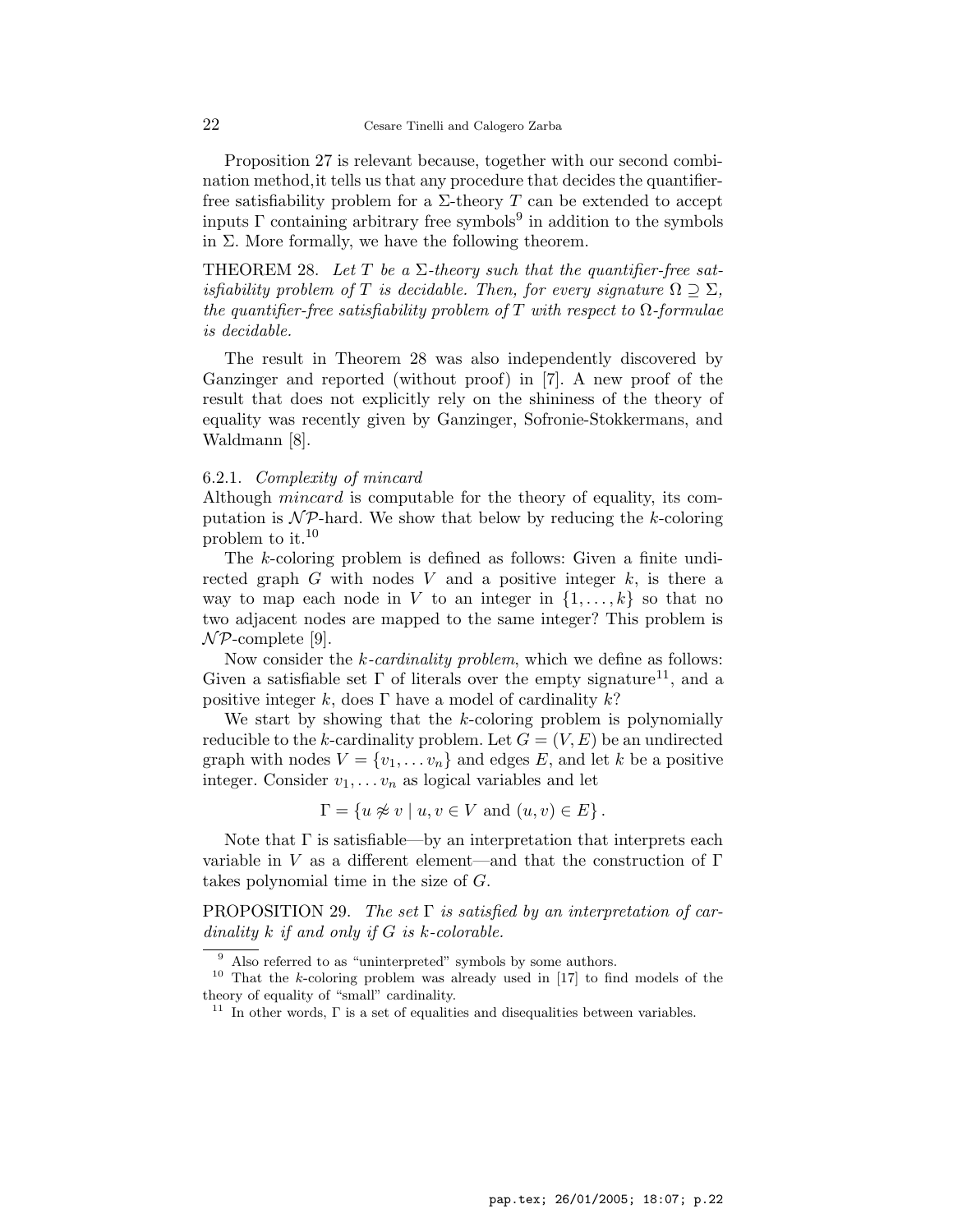*Proof.* Since  $\Gamma$  contains only disequalities between variables of V, we can consider in the following only  $\Sigma$ -interpretations over V where  $\Sigma$  is the empty signature.

First, assume that  $\Gamma$  is satisfied by a  $\Sigma$ -interpretation  $\mathcal A$  of cardinality k. Let  $A = \{a_1, \ldots, a_k\}$ . Then we can map each variable  $v \in \Sigma$  to i if  $v^{\mathcal{A}} = a_i$ . This way, we map V into  $\{1, ..., k\}$  so that for all  $(u \not\approx v) \in \Gamma$ ,  $u$  and  $v$  are mapped to different values. But then this map is precisely a  $k$ -coloring of  $G$ .

Vice versa, let  $h: V \to \{1, \ldots, k\}$  be a k-coloring of G. We can define a  $\Sigma$ -interpretation  $\mathcal A$  as follows:  $A = \{1, \ldots, k\}$  and  $v^{\mathcal A} = h(v)$ for all  $v \in \Sigma$ . By construction,  $\mathcal A$  satisfies  $\Gamma$ .

The proposition above implies that the k-cardinality problem is  $\mathcal{NP}$ hard. A consequence of this fact is that the computation of *mincard* for the theory of equality over the empty signature is itself  $\mathcal{NP}$ -hard, as it corresponds to the "optimization version" of the k-cardinality problem—given a satisfiable set  $\Gamma$  of literals over the empty signature, determine the size of the smallest model of Γ.

PROPOSITION 30. The computation of mincard for the theory of equality over the empty signature is  $\mathcal{NP}$ -hard.

Proof. The k-cardinality problem can be reduced polynomially to the computation of mincard for the given theory as follows.

To see if a set Γ of literals over the empty signature is satisfied by an interpretation of cardinality k, we can compute  $m = mincard(\Gamma)$ and then compare it with k. If  $m \leq k$ , by the smoothness of the theory of equality we know that  $\Gamma$  has a model of cardinality k. If  $m > k$ , by definition of mincard—and the fact that the theory has an empty axiomatization—we know that  $\Gamma$  has no models of cardinality  $k$ .  $\Box$ 

The result above has far-reaching implications as it can be extended to the Σ-theory of equality for any signature  $\Sigma$ , and more generally, to any  $\Sigma$ -theory T with computable mincard<sub>T</sub> that admits models of arbitrary finite cardinality. The reason is that if  $T$  is such a theory, we can use *mincard*  $_T$  to implement *mincard* for the theory of equality over the empty signature.

To see that, let  $\Gamma$  be a satisfiable set of literals over the empty signature. Because of the stable finiteness of the theory of equality, we can assume that  $\Gamma$  is satisfied by a finite interpretation  $\mathcal{A}$ , again over the empty signature. Since  $T$  admits models of any finite cardinality and  $A$ 's signature is empty, it is easy to see that  $A$  is the reduct of some model of T. It follows that  $\Gamma$  is T-satisfiable and so  $mincard_T$ is defined for it. Let then  $m = mincard_T(\Gamma)$ . We claim that  $m =$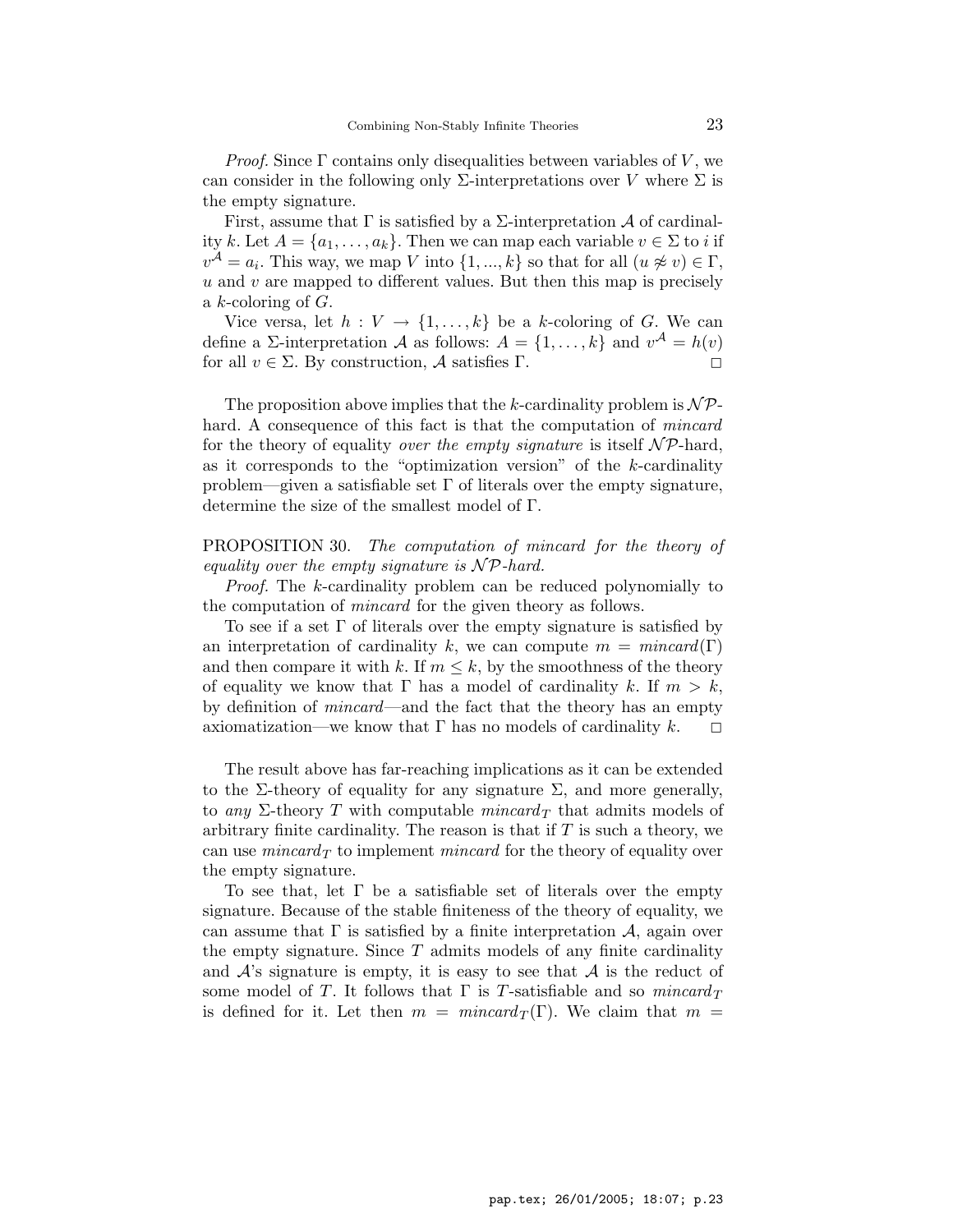$mincard(\Gamma)$  as well. In fact, assume by contradiction that  $\Gamma$  has a model  $\beta$  of cardinality less than m. Then, by the same argument as above, **B** is the reduct of some T-model of Γ. But then  $mincard(\Gamma)$  cannot be m. By Proposition 30 it follows that the computation of  $mincard_T$  is  $\mathcal{NP}$ -hard.

## 6.3. BSR-theories

In this subsection we show that a large class of theories are stably finite and have a computable *mincard* function. Among these theories we single out a couple that are also smooth. We call these theories *BSRtheories* after Bernays, Schönfinkel, and Ramsey, who studied some of their properties.

DEFINITION 31 (BSR-theories). A sentence  $\varphi$  is a BSR-SENTENCE if it is of the form  $(\exists x_1)\cdots(\exists x_m)(\forall y_1)\cdots(\forall y_n)\psi$ , where  $m, n \geq 0$  and  $\psi$  is a quantifier-free formula that does not contain function symbols. A BSR-theory is a finite set of BSR-sentences.

The following proposition was proved by Bernays and Schönfinkel [3] for the case of first-order logic without equality, and by Ramsey [18] for the case of first-order logic with equality.

PROPOSITION 32. Let  $\Phi$  a conjunction of BSR-sentences. Then there exists an integer k, bounded above by the size of  $\Phi$ , such that  $\Phi$  is satisfiable if and only if it has a model of cardinality k.

A consequence of Proposition 32 is that the satisfiability of finite sets  $\Phi$  of BSR-sentences is decidable: one simply Skolemizes  $\Phi$  into a set  $\Phi'$ and checks the satisfiability of  $\Phi'$  in Herbrand interpretations.<sup>12</sup> Now, it is easy to see that  $\Phi'$  will contain no function symbols, therefore all Herbrand interpretations over the signature of  $\Phi'$  are finite. It is enough then to construct all such interpretations up to cardinality  $n$  where  $n$ is the size of  $\Phi$ , until one is found that satisfies  $\Phi'$ .

Proposition 32 is interesting because it entails that the quantifierfree satisfiability problem of any BSR-theory  $T$  is decidable. The reason is simply that a quantifier-free formula  $\varphi$  is T-satisfiable exactly when the finite set  $T \cup \varphi'$  of BSR-sentences is satisfiable, where  $\varphi'$  is the existential closure of  $\varphi$ . From this observation it is clear that the following proposition holds.

PROPOSITION 33. Every BSR-theory  $T$  is stably finite. Moreover, the quantifier-free satisfiability problem of T is decidable and mincard  $_T$ is computable.

 $12$  By the Herbrand theorem, looking at Herbrand interpretations only is enough because  $\Phi'$  is universal.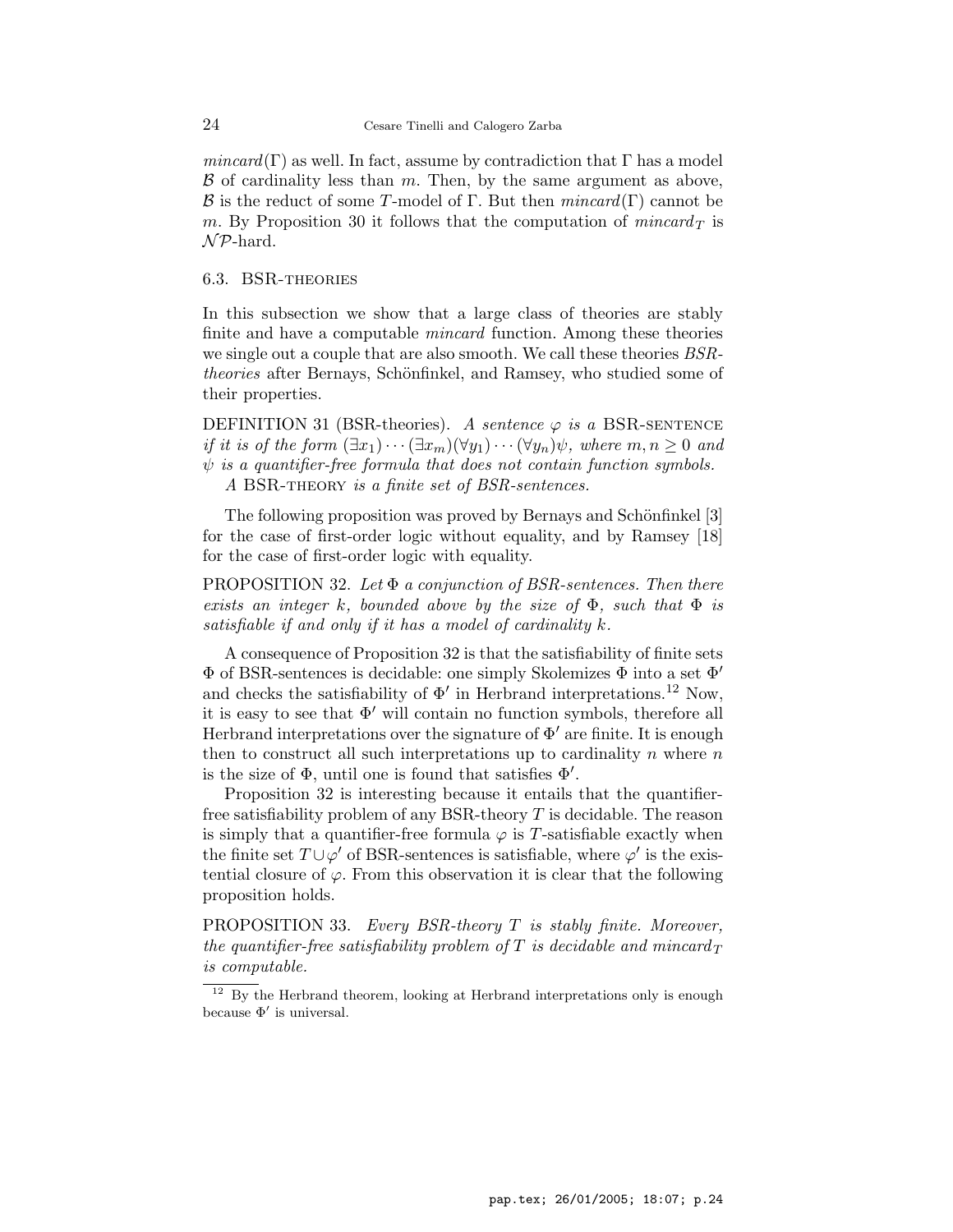From Proposition 33, we can immediately obtain the following specialization of Theorem 12.

COROLLARY 34. Let  $S$  be a stably finite theory admitting only finite models and let  $T$  be any BSR-theory signature-disjoint with  $S$ . If the quantifier-free satisfiability problem of S is decidable and mincard  $\overline{S}$  is computable, then the quantifier-free satisfiability problem of  $S \cup T$  is also decidable.

In general BSR-theories are not smooth, and so not shiny either. For instance, the theory

$$
T = \{ (\forall x)(\forall y)(x \approx y) \}
$$

is a BSR-theory, but it is obviously not smooth because it only admits models of cardinality 1. Smooth BSR-theories however do exist. We provide two examples of them in the following.

#### Partial and total orders

Two smooth—and so also shiny— BSR-theories are the theories of partial and of total orders. The theory PO of partial orders is defined by the following axioms:

$$
(\forall x) \neg (x < x) \qquad \qquad \text{(irreflexivity)}
$$
\n
$$
(\forall x) (\forall y) (\forall z) (x < y \land y < z \rightarrow x < z) \qquad \text{(transitivity)}.
$$

The theory TO of total orders extends the theory of partial orders, with the following axiom

$$
(\forall x)(\forall y)(x < y \lor x = y \lor y < x) \qquad \text{(trichotomy)}.
$$

We prove that both PO and TO are smooth.

PROPOSITION 35. Let  $\Sigma = \{ \langle \rangle \}$ , let  $\varphi$  be a quantifier-free  $\Sigma$ -formula, let A be a finite PO-model of  $\varphi$ , and let  $k = |A|$  be an integer. Then there exists a PO-model B of  $\varphi$  of cardinality  $k+1$ .

*Proof.* We construct a  $\Sigma$ -model  $\beta$  of  $\varphi$  such that  $|B| = k + 1$  as follows. Let

$$
B=A\cup\{b\}\,,
$$

where  $b \notin A$ . Then let

 $u^{\mathcal{B}}=u$ for variables,

and

$$
a_1 \leq^B a_2 \iff a_1 \leq^A a_2 \text{ and } a_1, a_2 \in A.
$$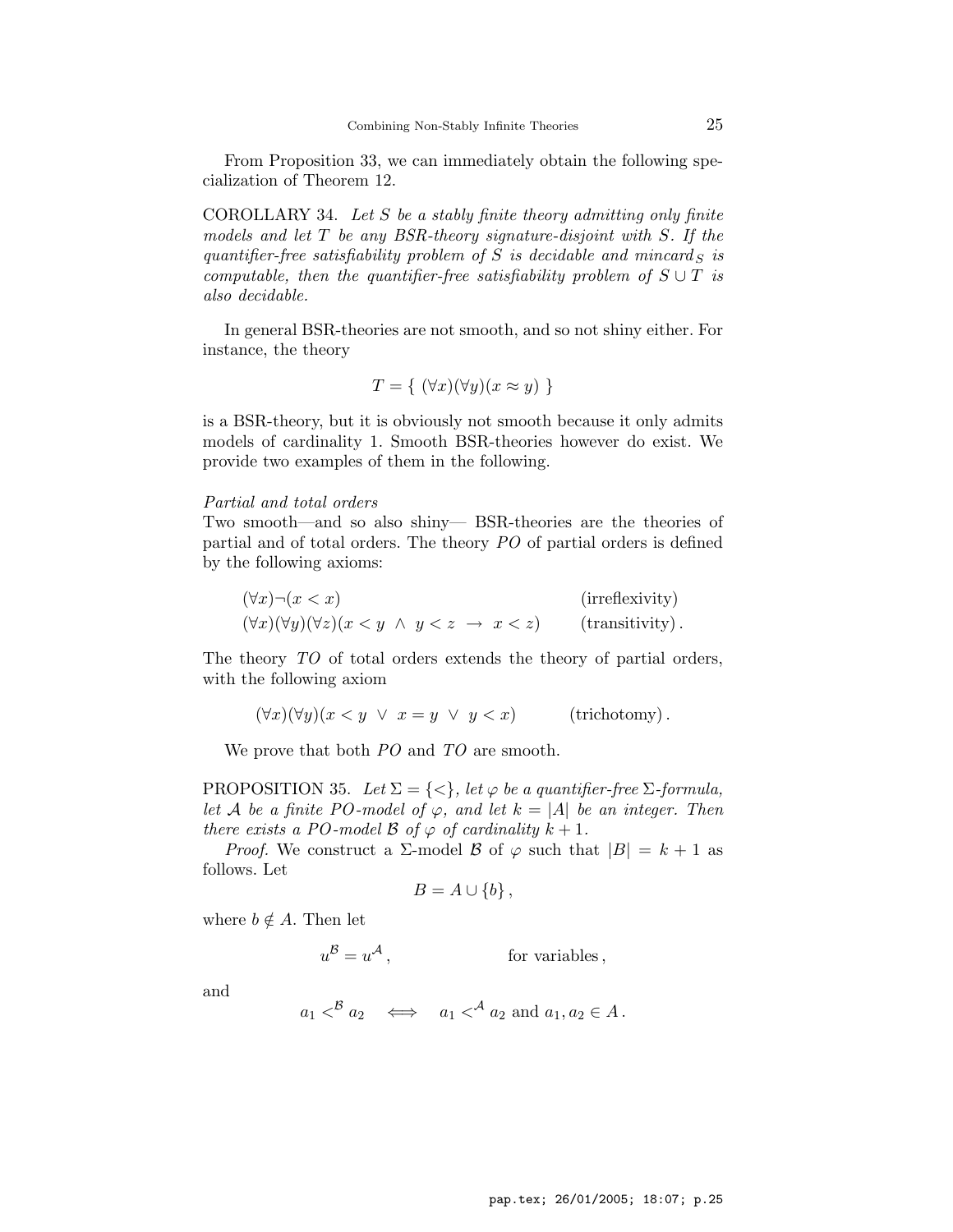We have  $|B| = k + 1$ . Since  $\langle B \rangle$  is clearly irreflexive and transitive by construction,  $\beta$  is a model of PO. In addition, the map  $h : A \rightarrow B$ defined by  $h(a) = a$ , for each  $a \in A$ , is an embedding of A into B. Since A satisfies  $\varphi$ , by Lemma 20 it follows that B satisfies  $\varphi$  as well.  $\square$ 

Combining Proposition 5 and 35 we obtain the smoothness of the theory of partial orders.

PROPOSITION 36. The theory PO of partial orders is smooth.

PROPOSITION 37. Let  $\Sigma = \{ \langle \rangle \}$ , let  $\varphi$  be a quantifier-free  $\Sigma$ -formula, let A be a finite TO-model of  $\varphi$ , and let  $k = |A|$  be an integer. Then there exists a TO-model  $\beta$  of  $\varphi$  of cardinality  $k+1$ .

*Proof.* We construct a  $\Sigma$ -model  $\beta$  of  $\varphi$  such that  $|B| = k + 1$  as follows. Let

$$
B = A \cup \{b\},\,
$$

where  $b \notin A$ . Then let

$$
u^{\mathcal{B}} = u^{\mathcal{A}}, \qquad \text{for variables,}
$$

and

$$
a_1 B a_2 \iff \begin{bmatrix} a_1 A a_2 \text{ and } a_1, a_2 \in A \\ \text{or} \\ a_1 \neq b \text{ and } a_2 = b \end{bmatrix}
$$

Intuitively, we defined  $\langle B \rangle^B$  exactly as  $\langle A \rangle$ , with the difference that the new element *b* becomes the new maximum element. It is immediate that  $\langle^{\mathcal{B}}\rangle$  is a total order and so that  $\mathcal{B}$  is a model of TO. We have that  $|B| = k + 1$ . In addition, the map  $h : A \rightarrow B$  defined by  $h(a) = a$ , for each  $a \in A$ , is an embedding of A into B. Since A satisfies  $\varphi$ , by Lemma 20 it follows that B satisfies  $\varphi$  as well.

Combining Proposition 5 and 37 we obtain the smoothness of the theory of total orders.

PROPOSITION 38. The theory TO of total orders is smooth.

In conclusion, we have the following result.

PROPOSITION 39. The theory TO of total orders and the theory PO partial orders are shiny.

*Proof.* By Propositions 33, 36 and 38.

From Proposition 39, we now obtain the following specialization of Theorem 18.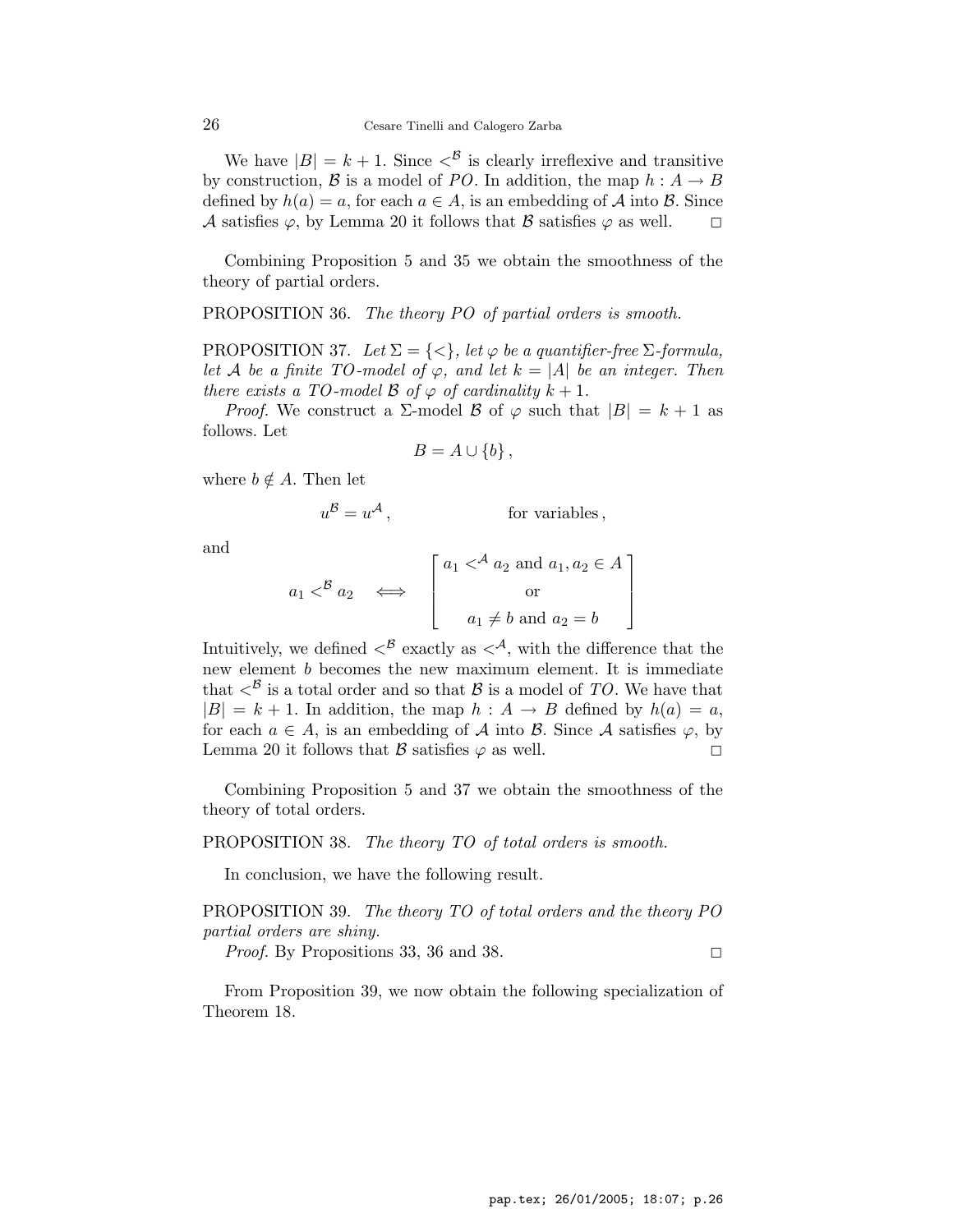COROLLARY 40. Where  $O$  is either  $TO$  or  $PO$ , let  $T$  be any theory signature-disjoint with O. If the quantifier-free satisfiability problem of T is decidable, then the quantifier-free satisfiability problem of  $O \cup T$  is also decidable.

## 6.4. The Theory of Lattices with Top and Bottom

We conclude the section with one more example of a shiny theory, the theory of lattices with top and bottom elements. In contrast with the theories considered so far, this theory has both a non-empty axiomatization and a signature with function symbols. Furthermore, although the theory can be axiomatized as an extension of the theory PO of partial orders, its shininess does not follow from the shininess of PO. As a matter of fact, it appears that the basic theory of lattices, with no top and bottom elements (and with no distributivity axioms), is not shiny. 13

The theory LTB of lattices with top and bottom elements is the theory defined by the following axioms:

| $(\forall x)(x + x = x)$                                                       | $\frac{1}{2}$ cancelation for $+$ ) |
|--------------------------------------------------------------------------------|-------------------------------------|
| $(\forall x)(x \cdot x = x)$                                                   | (cancelation for $\cdot$ )          |
| $(\forall x)(\forall y)(x + y = y + x)$                                        | $\sigma$ commutativity of $+$ )     |
| $(\forall x)(\forall y)(x \cdot y = y \cdot x)$                                | (commutativity of $\cdot$ )         |
| $(\forall x)(\forall y)(\forall z)(x + (y + z) = (x + y) + z)$                 | $($ associativity of $+$ $)$        |
| $(\forall x)(\forall y)(\forall z)(x \cdot (y \cdot z) = (x \cdot y) \cdot z)$ | $($ associativity of $\cdot$ )      |
| $(\forall x)(x+1=1 \ \land \ x\cdot 1=x)$                                      | $($ maximum element 1)              |
| $(\forall x)(x+0=x \land x \cdot 0=0)$                                         | $($ minimum element $0$ ).          |
|                                                                                |                                     |

The quantifier-free satisfiability problem of LTB is decidable. This can be shown, for instance, by adapting the decidability results in [4] about a theory of complete lattices with monotone functions. More precisely, the decision procedure given in [4] can be readily adapted to provide a decision procedure for the quantifier-free satisfiability problem of LTB. For any LTB-satisfiable conjunction of literals Γ given as input, this procedure essentially contructs a LTB-model of Γ of cardinality polynomial in the size of Γ (see [4] for details). From the correctness of the procedure (and the basic fact that a quantifierfree formula is satisfied by an interpretation  $A$  if one disjunct of its conjunctive normal form is satisfied by  $A$ ) it follows that  $LTB$  is stably finite. These observations are summarized in the following proposition.

<sup>&</sup>lt;sup>13</sup> More accurately, our attempts to prove it shiny have failed so far.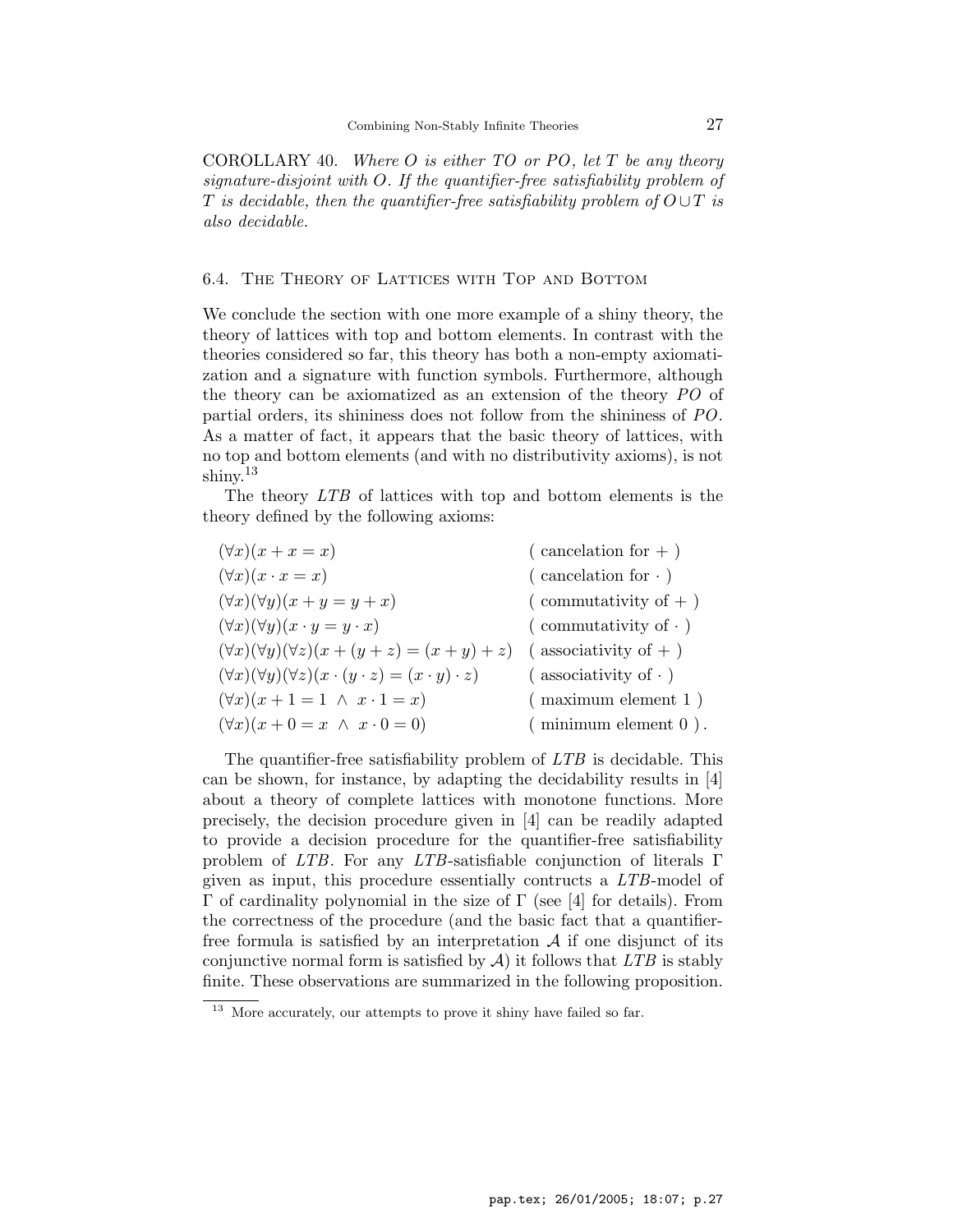PROPOSITION 41. LTB is a stably finite universal theory with a decidable quantifier-free satisfiability problem.

We now show that LTB is smooth.

PROPOSITION 42. Let  $\Sigma = \{+, \cdot, 0, 1\}$ , let  $\varphi$  be a quantifier-free  $\Sigma$ formula, let A be a finite LTB-model of  $\varphi$ , and let  $k = |A|$  be an integer. Then there exists an LTB-model  $\beta$  of  $\varphi$  of cardinality  $k + 1$ .

*Proof.* We construct a  $\Sigma$ -model  $\beta$  of  $\varphi$  such that  $|B| = k + 1$  as follows. Let

$$
B=A\cup\{b\}\,,
$$

where  $b \notin A$ . Then let

 $u^{\mathcal{B}}=u$ for variables and constants,

$$
b_1 +^B b_2 = \begin{cases} b_1 +^A b_2 & \text{if } b_1, b_2 \in A \\ 1 & \text{if } b_1 \neq b_2 \text{ and } b \in \{b_1, b_2\} \\ b & \text{if } b_1 = b_2 = b \end{cases}
$$

and

$$
b_1 \cdot^{B} b_2 = \begin{cases} b_1 \cdot^{A} b_2 & \text{if } b_1, b_2 \in A \\ 0 & \text{if } b_1 \neq b_2 \text{ and } b \in \{b_1, b_2\} \\ b & \text{if } b_1 = b_2 = b \end{cases}
$$

Intuitively, if we take the usual view of a lattices as partial order where  $x < y$  if  $x \neq y \land x + y = y$ , the new element b is one that is incomparable with all the old ones except that it is smaller than 1 and greater than 0. It is not difficult to see that both  $+^{B}$  and  $\cdot^{B}$  are well-defined and satisfy the axioms of  $LTB$ , making  $\beta$  a model of  $LTB$ . Moreover, the map  $h: A \to B$  defined by  $h(a) = a$ , for each  $a \in A$ , is an embedding of A into B. Since A satisfies  $\varphi$ , by Lemma 20 it follows that B satisfies  $\varphi$  as well.

Combining Proposition 5 and 42 we obtain the smoothness of LTB.

PROPOSITION 43. The theory LTB is smooth.

Finally, observing that LTB is universal we have the following result.

PROPOSITION 44. The theory LTB of lattices with top and bottom element is shiny.

*Proof.* By Propositions 23, 41 and 43.

From Proposition 44, we now obtain the following specialization of Theorem 18.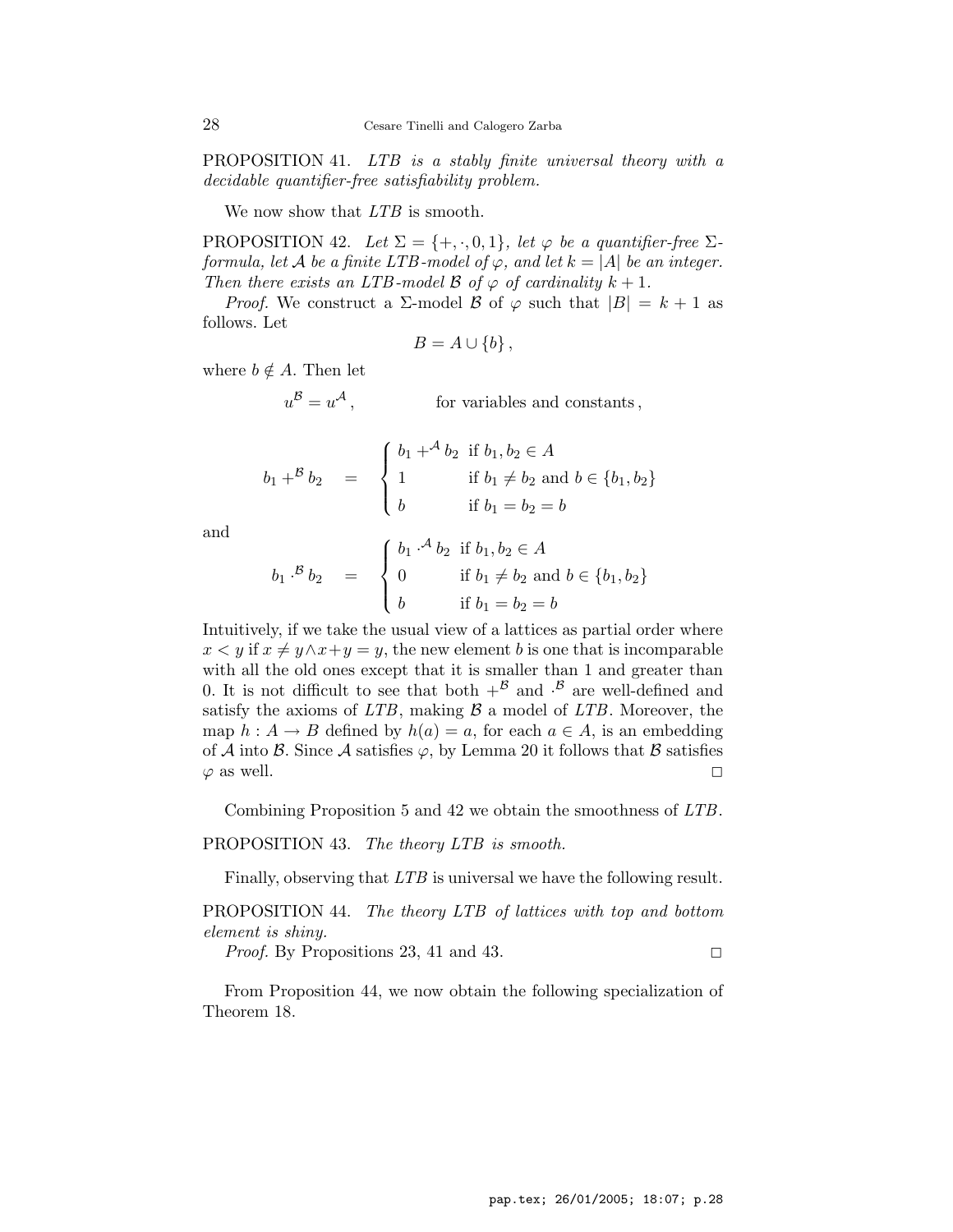COROLLARY 45. Let  $T$  be any theory signature-disjoint with LTB. If the quantifier-free satisfiability problem of  $T$  is decidable, then also the quantifier-free satisfiability problem of  $LTB \cup T$  is decidable.

## 7. Conclusion

We have addressed the problem of extending the Nelson-Oppen combination method to theories that are not stably infinite.

We provided two new combination methods that are based on the Nelson-Oppen method, but that can combine theories that may not be stably infinite. Our methods work by propagating equality constraints between the component decision procedures, as well as minimal cardinality constraints.

Using the first method, we are able to combine  $n$  stably finite theories  $T_1, \ldots, T_n$  with a computable *mincard* function, provided that  $T_1$ has only finite models.

Using our second method we are able to combine one arbitrary theory with  $n$  theories that are shiny. Recall that shininess is a stronger property than stable infiniteness. The significance of this result then is that we can completely forego the stable infiniteness requirement on one component theory if we can assume more (i.e., shininess) about the other ones.

Both methods require the computability of the mincard function for some or all of the component theories. We showed that for theories T that satisfy the other combination requirements, mincard  $_T$  is often computable because the additional requirement on  $T$  that make  $mincard_T$  computable are not very strong: it is enough for T to have a finite signature and be universal. We also showed however that when mincard<sub>T</sub> is computable its complexity is in general  $N \mathcal{P}$ -hard. In fact, we showed this to be the case for all theories  $T$  that have models of arbitrary finite cardinality.

We gave some examples of shiny theories, namely the theory of equality, the theory of partial orders, the theory of total orders, and the theories of lattices with top and bottom.

We plan to continue our research on relaxing the stable infiniteness requirement by aiming at finding general sufficient conditions for shininess, and identifying additional specific examples of shiny theories. Moreover, due to the complexity of *mincard*, it would be natural to study how to avoid its computation.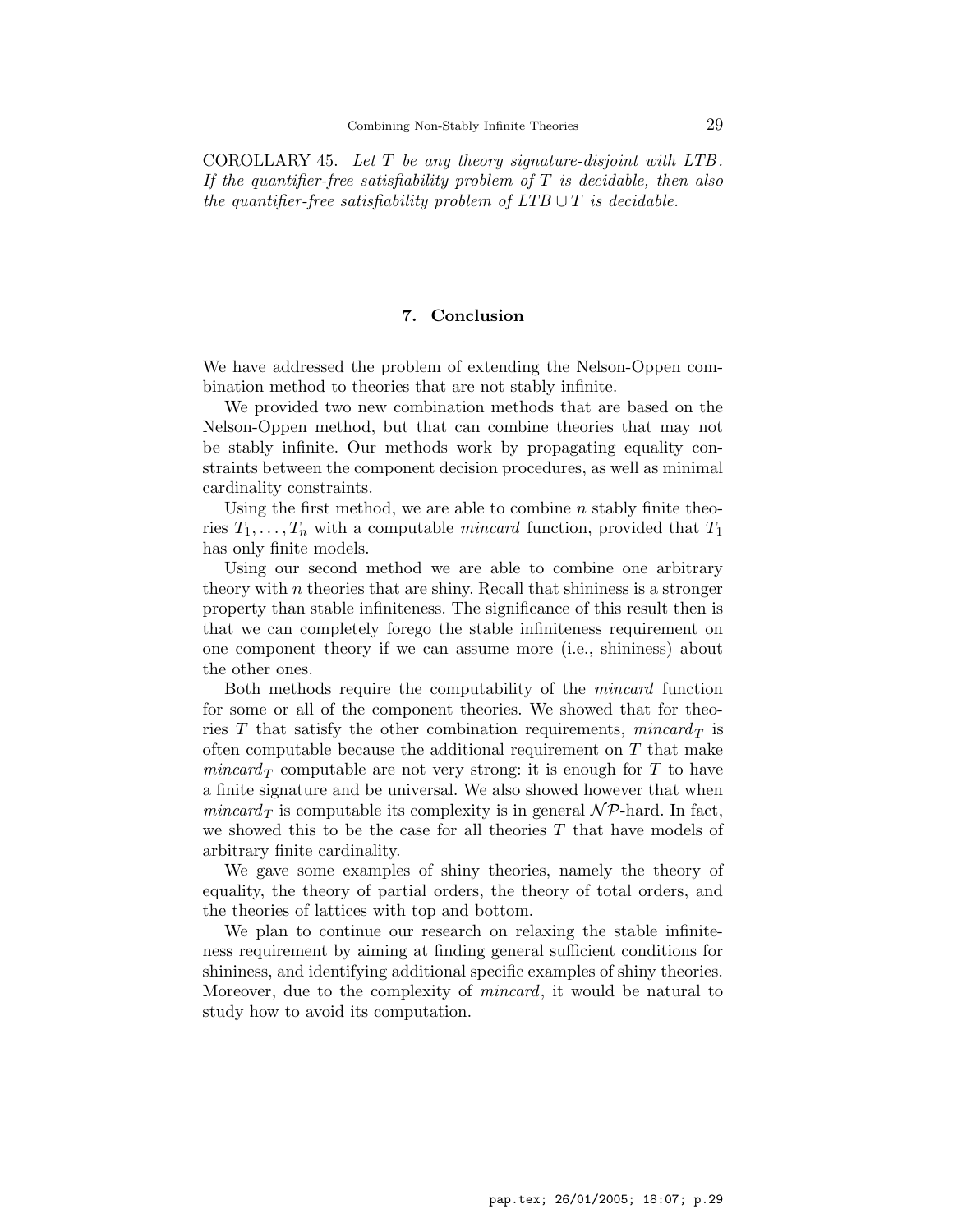## Acknowledgments

We are grateful to the anonymous reviewers for their detailed and helpful comments. We are also grateful to David Dill and Kasturi Varadarajan who independently pointed out to us the relationship between the k-coloring and the k-cardinality problem.

#### References

- 1. Franz Baader and Cesare Tinelli. A new approach for combining decision procedure for the word problem, and its connection to the Nelson-Oppen combination method. In William McCune, editor, Automated Deduction – CADE-14, volume 1249 of Lecture Notes in Computer Science, pages 19–33. Springer, 1997.
- 2. Clark W. Barrett, David L. Dill, and Aaron Stump. A generalization of Shostak's method for combining decision procedures. In Alessandro Armando, editor, Frontiers of Combining Systems, volume 2309 of Lecture Notes in Computer Science, pages 132–146. Springer, 2002.
- 3. Paul Bernays and Moses Schönfinkel. Zum Entscheidungsproblem der mathematischen Logic. Mathematische Annalen, 99:342–372, 1928.
- 4. Domenico Cantone and Calogero G. Zarba. A decision procedure for monotone functions over lattices. In Francesco Buccafurri, editor, Joint Conference on Declarative Programming APPIA-GULP-PRODE, pages 1–12, 2003.
- 5. Dan Craigen, Sentot Kromodimoeljo, Irwin Meisels, Bill Pase, and Mark Saaltink. EVES: An overview. In Soren Prehen and Hans Toetenel, editors, Formal Software Development Methods, volume 552 of Lecture Notes in Computer Science, pages 389–405. Springer, 1991.
- 6. David Detlefs, Greg Nelson, and James B. Saxe. Simplify: A theorem prover for program checking. Technical Report HPL-2–3-148, HP Laboratories, Palo Alto, CA, 2003.
- 7. Harald Ganzinger. Shostak light. In Andrei Voronkov, editor, Automated Deduction – CADE-18, volume 2392 of Lecture Notes in Computer Science, pages 332–346. Springer, 2002.
- 8. Harald Ganzinger, Viorica Sofronie-Stokkermans, and Uwe Waldmann. Modular proof systems for partial functions with weak equality. In David Basin and Michaël Rusinowitch, editors, *Automated Reasoning*, volume 3097 of *Lecture* Notes in Computer Science, pages 168–182. Springer, 2004.
- 9. Michael R. Garey and David S. Johnson. Computers and Intractability. W. H. Freeman & Co., 1979.
- 10. Silvio Ghilardi. Quantifier elimination and provers integration. In Ingo Dahn and Laurent Vigneron, editors, First Order Theorem Proving, volume 86.1 of Electronic Notes in Theoretical Computer Science. Elsevier, 2003.
- 11. Wilfrid Hodges. A Shorter Model Theory. Cambridge University Press, 1997.
- 12. Beth Levy, Ivan Filippenko, Leo Marcus, and Telis Menas. Using the state delta verification system (SDVS) for hardware verification. In Tom F. Melham, V. Stavridou, and Raymond T. Boute, editors, Theorem Prover in Circuit Design: Theory, Practice and Experience, pages 337–360. Elsevier Science, 1992.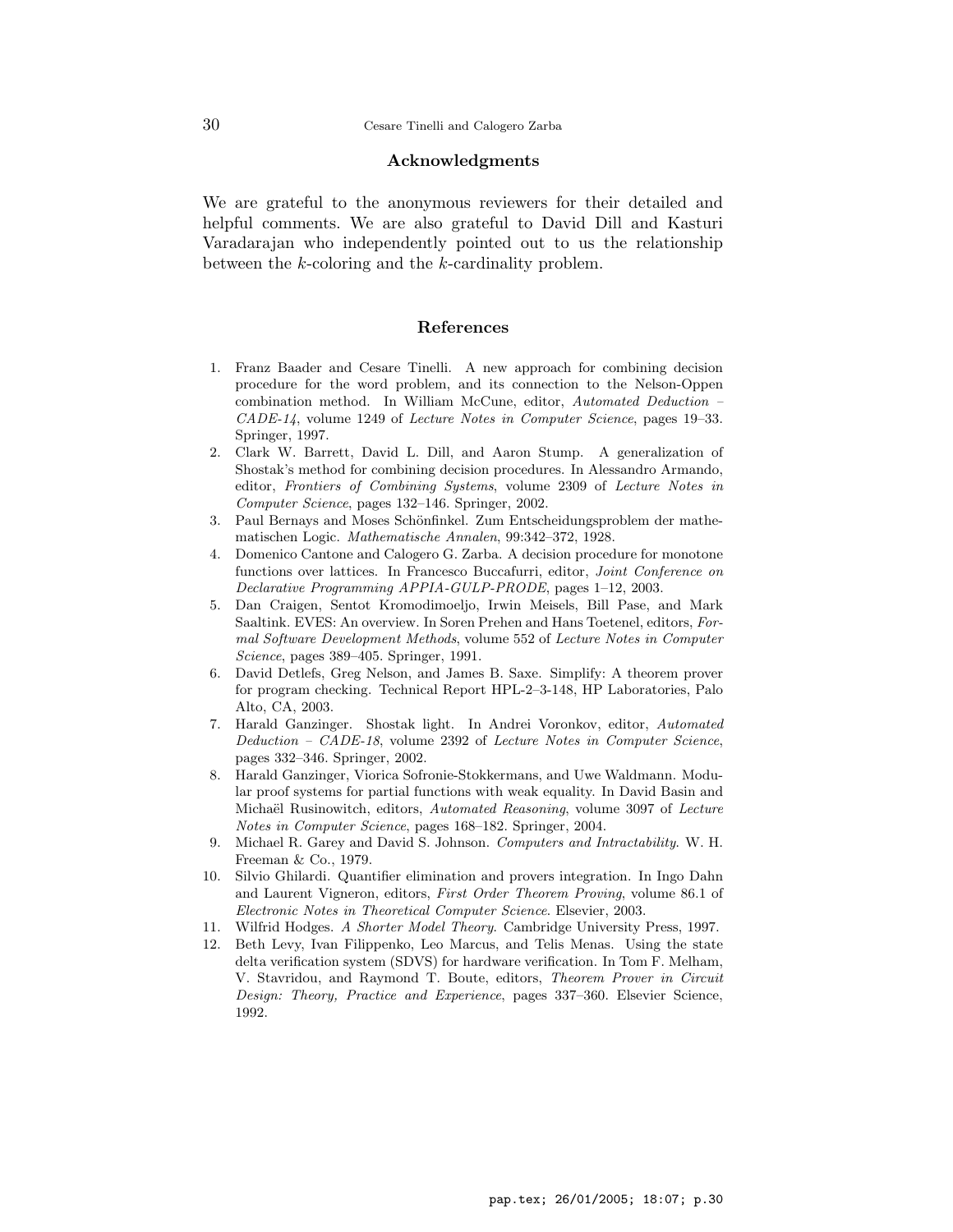- 13. Zohar Manna and Calogero G. Zarba. Combining decision procedures. In Formal Methods at the Cross Roads: From Panacea to Foundational Support, volume 2757 of Lecture Notes in Computer Science, pages 381–422. Springer, 2003.
- 14. Greg Nelson. Techniques for program verification. Technical Report CSL-81-10, Xerox Palo Alto Research Center, 1981.
- 15. Greg Nelson and Derek C. Oppen. Simplification by cooperating decision procedures. ACM Transactions on Programming Languages and Systems, 1(2):245–257, 1979.
- 16. Derek C. Oppen. Complexity, convexity and combination of theories. Theoretical Computer Science, 12:291–302, 1980.
- 17. Amir Pnueli, Yoav Rodeh, Ofer Strichman, and Michael Siegel. Deciding equality formulas by small domains instantiations. In Nicolas Halbwachs and Doron Peled, editors, Computer Aided Verification, volume 1633 of Lecture Notes in Computer Science, pages 455–469. Springer, 1999.
- 18. Frank P. Ramsey. On a problem in formal logic. Proceedings of the London Mathematical Society, 30:264–286, 1930.
- 19. Christophe Ringeissen. Cooperation of decision procedures for the satisfiability problem. In Franz Baader and Klaus U. Schulz, editors, Frontiers of Combining Systems, volume 3 of Applied Logic Series, pages 121–140. Kluwer Academic Publishers, 1996.
- 20. Aaron Stump, Clark W. Barret, and David L. Dill. CVC: A cooperating validity checker. In Ed Brinksma and Kim Guldstrand Larsen, editors, Computer Aided Verification, volume 2404 of Lecture Notes in Computer Science, pages 500–504, 2002.
- 21. Cesare Tinelli. Cooperation of background reasoners in theory reasoning by residue sharing. Journal of Automated Reasoning, 30(1):1–31, 2003.
- 22. Cesare Tinelli and Mehdi T. Harandi. A new correctness proof of the Nelson-Oppen combination procedure. In Franz Baader and Klaus U. Schulz, editors, Frontiers of Combining Systems, volume 3 of Applied Logic Series, pages 103– 120. Kluwer Academic Publishers, 1996.
- 23. Cesare Tinelli and Christophe Ringeissen. Unions of non-disjoint theories and combinations of satisfiability procedures. Theoretical Computer Science, 290(1):291–353, 2003.
- 24. Cesare Tinelli and Calogero G. Zarba. Combining non-stably infinite theories. In Ingo Dahn and Laurent Vigneron, editors, First Order Theorem Proving, volume 86.1 of Electronic Notes in Theoretical Computer Science. Elsevier, 2003.
- 25. Calogero G. Zarba. Combining lists with integers. In Rajeev Goré, Alexander Leitsch, and Tobias Nipkow, editors, Automated Reasoning: Short Papers, Technical Report DII 11/01, pages 170–179. Universit`a di Siena, Italy, 2001.
- 26. Calogero G. Zarba. Combining multisets with integers. In Andrei Voronkov, editor, Automated Deduction – CADE-18, volume 2392 of Lecture Notes in Computer Science, pages 363–376. Springer, 2002.
- 27. Calogero G. Zarba. Combining sets with integers. In Alessandro Armando, editor, Frontiers of Combining Systems, volume 2309 of Lecture Notes in Computer Science, pages 103–116. Springer, 2002.
- 28. Calogero G. Zarba. C-tableaux. Technical Report RR-5229, INRIA, 2004.
- 29. Calogero G. Zarba. The Combination Problem in Automated Reasoning. PhD thesis, Stanford University, 2004.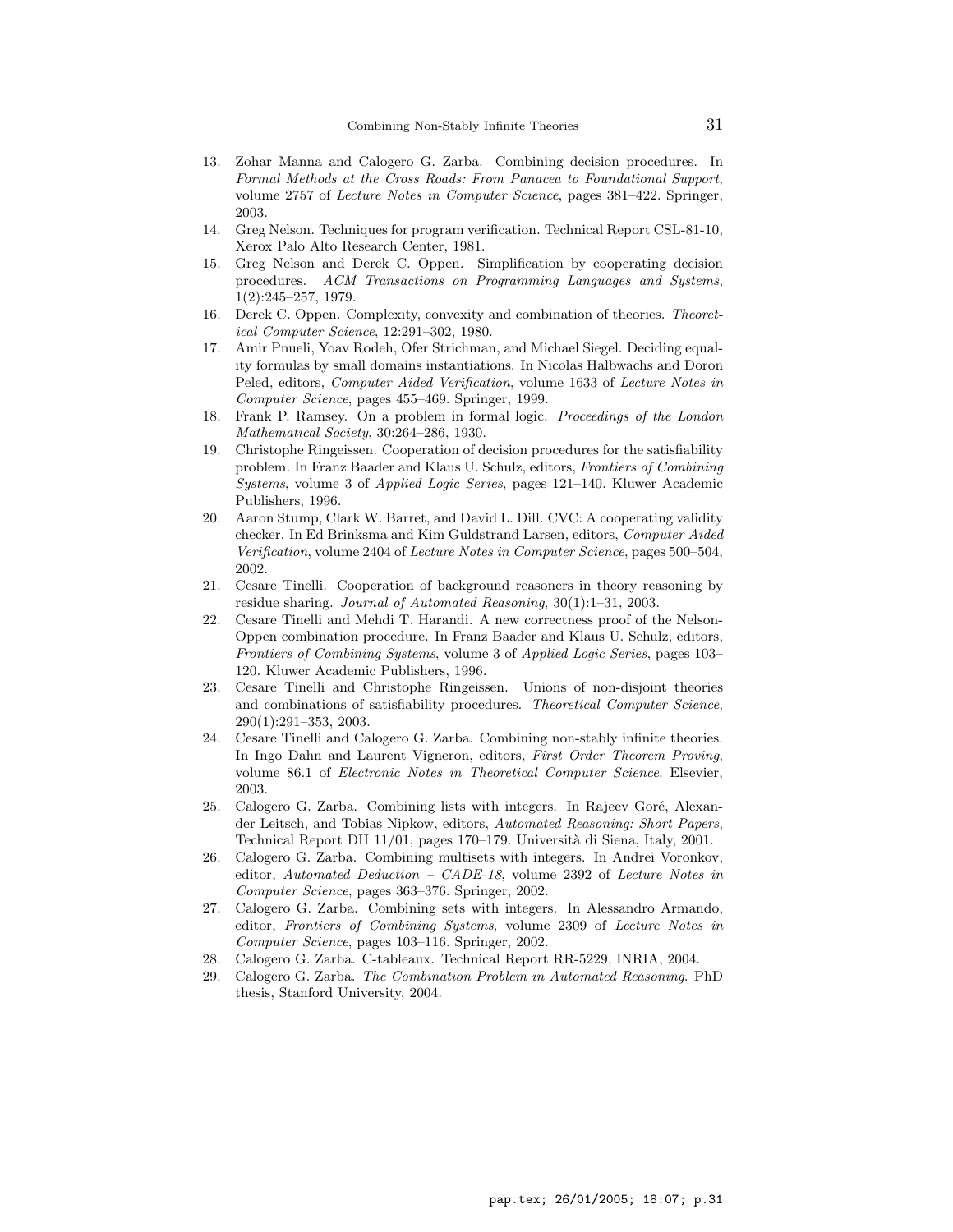32 Cesare Tinelli and Calogero Zarba

## Appendix

#### A. The Combination Theorem

In this appendix, we prove the Generalized Combination Theorem for Disjoint Signatures (Theorem 7).

We will use the following Combination Theorem, a fundamental model-theoretic result originally due to Ringeissen [19] and Tinelli and Harandi [22] independently, and later refined by Tinelli and Ringeissen [23] and Manna and Zarba [13].

THEOREM 46 (Combination). Let  $\Sigma_1$  and  $\Sigma_2$  be arbitrary signatures, let  $\Phi_i$  be a set of arbitrary  $\Sigma_i$ -formulae, for  $i = 1, 2$ , and let  $V_i =$ vars( $\Phi_i$ ). Then  $\Phi_1 \cup \Phi_2$  is satisfiable if and only if there exists a  $\Sigma_1$ interpretation  $\mathcal A$  satisfying  $\Phi_1$  and a  $\Sigma_2$ -interpretation  $\mathcal B$  satisfying  $\Phi_2$ such that

$$
\mathcal{A}^{\Sigma_1 \cap \Sigma_2, V_1 \cap V_2} \cong \mathcal{B}^{\Sigma_1 \cap \Sigma_2, V_1 \cap V_2}.
$$

*Proof.* See either [13] or [29].

THEOREM 47 (Generalized Combination). Let  $\Sigma_1, \ldots, \Sigma_n$  be  $n > 1$ arbitrary signatures and let  $\Phi = \Phi_1 \cup \cdots \cup \Phi_n$ , where  $\Phi_i$  is a set of  $\Sigma_i$ formulae, for  $i = 1, ..., n$ . Also, let  $V_i = vars(\Phi_i)$ ,  $V = \bigcup_{i \neq j} (V_i \cap V_j)$ , and  $\Sigma = \bigcup_{i \neq j} (\Sigma_i \cap \Sigma_j)$ . Assume that

$$
\bigcup_{i \neq j} (\Sigma_i \cap \Sigma_j) = \bigcap_i \Sigma_i ,
$$

and

$$
\bigcup_{i \neq j} (V_i \cap V_j) = \bigcap_i V_i \, .
$$

Then  $\Phi$  is satisfiable if and only if there exist interpretations  $A_1, \ldots, A_n$ such that:

(i)  $A_i$  satisfies  $\Phi_i$ , for  $i = 1, \ldots, n;$ 

 $(ii)$   $\mathcal{A}_i^{\Sigma,V}$  $\sum\limits_i^{\sum,V}\cong {\cal A}^{\sum,V}_j$  $j^{2,V}$ , for each i, j.

*Proof.* Assume that  $\Phi$  is satisfiable, and let  $\mathcal F$  be any interpretation satisfying  $\Phi$ . Then the only-if direction holds if we let  $\mathcal{A}_i = \mathcal{F}^{\Sigma_i, V_i}$ , for  $i=1,\ldots,n$ .

Vice versa, suppose that there exist interpretations  $A_1, \ldots, A_n$  such that (i) and (ii) hold. For  $k = 2, \ldots, n$ , let  $\Omega_k = \Sigma_1 \cup \cdots \cup \Sigma_k$  and  $U_k = V_1 \cup \cdots \cup V_k$ . We claim that, for  $k = 2, \ldots, n$ ,  $\Phi_1 \cup \cdots \cup \Phi_k$  is satisfied by an  $\Omega_k$ -interpretation  $\mathcal{F}_k$  over  $U_k$  such that  $\mathcal{F}_k^{\Sigma,V} = \mathcal{A}_1^{\Sigma,V}$  $\frac{2}{1}$ .

We proceed by induction on k. The base case,  $k = 2$ , follows immediately by (the proof of) Theorem 46.